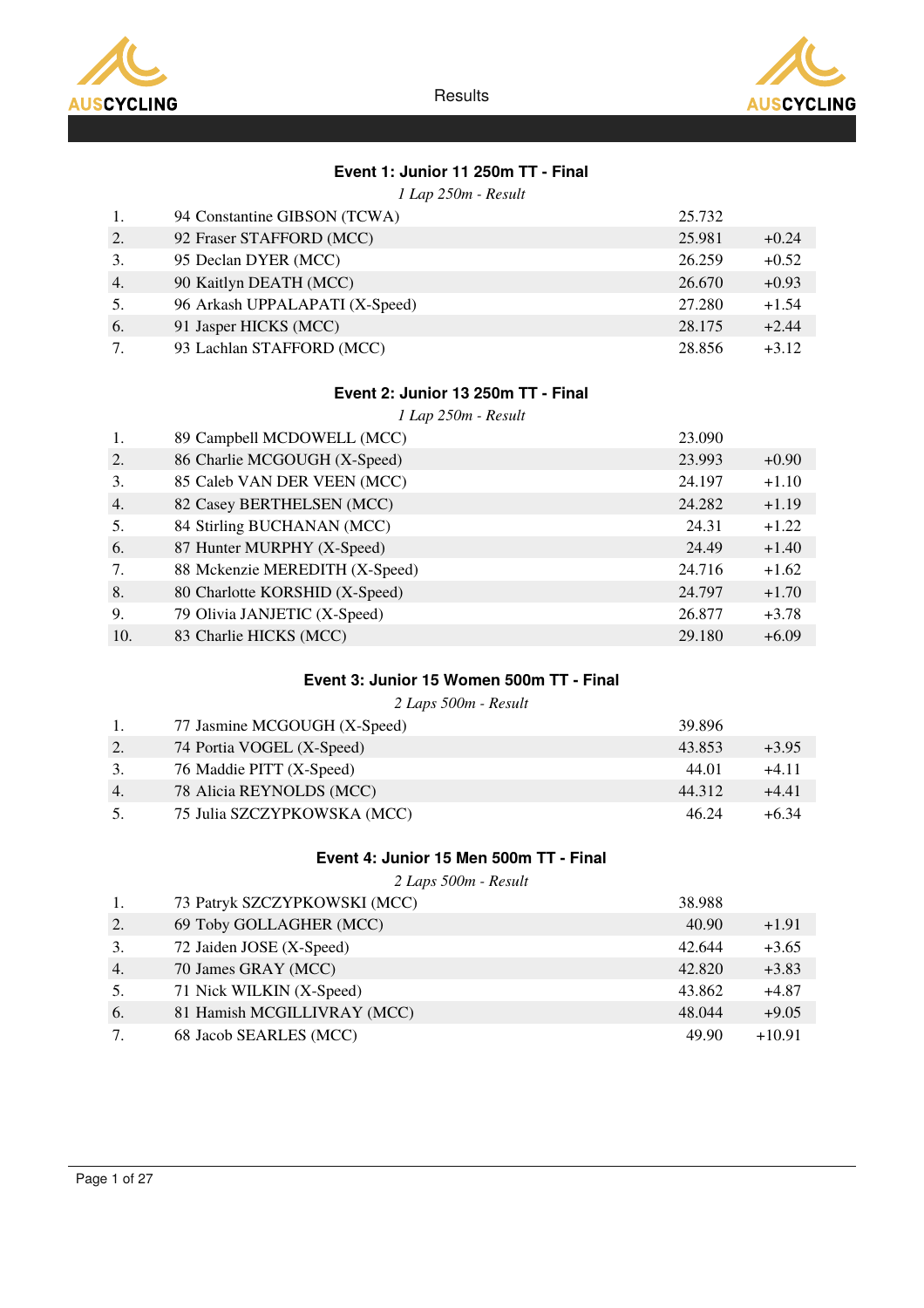



# Event 5: Junior 17 Women 500m TT - Final

2 Laps 500m - Result

|    | 62 Scarlett SIBBEL (X-Speed) | 39.569 |         |
|----|------------------------------|--------|---------|
| 2. | 66 Alyssa NAROZNA (MCC)      | 40.435 | $+0.86$ |
| 3. | 63 Olivia VOGEL (X-Speed)    | 41.310 | $+1.74$ |
| 4. | 64 Chloe DAL PASSO (MCC)     | 41.885 | $+2.31$ |
| 5. | 65 Tahlia MURPHY (X-Speed)   | 42.549 | $+2.98$ |
| 6. | 67 Karri BUCHANAN (MCC)      | 43.469 | $+3.90$ |

### Event 6: Junior 17 Men 500m TT - Final

|     | 2 Laps 500m - Result        |        |          |  |  |  |
|-----|-----------------------------|--------|----------|--|--|--|
| 1.  | 45 Sam WASHINGTON (X-Speed) | 35.658 |          |  |  |  |
| 2.  | 52 Chris WRIGHT (MCC)       | 36.977 | $+1.31$  |  |  |  |
| 3.  | 48 Koen HARPER (X-Speed)    | 37.501 | $+1.84$  |  |  |  |
| 4.  | 56 Donovan INCH (MCC)       | 38.022 | $+2.36$  |  |  |  |
| 5.  | 47 Ryan DEATH (MCC)         | 38.036 | $+2.37$  |  |  |  |
| 6.  | 53 Alex MCGHIE (MCC)        | 38.476 | $+2.81$  |  |  |  |
| 7.  | 61 Jack WRIGHT (MCC)        | 39.090 | $+3.43$  |  |  |  |
| 8.  | 60 Ty MALCOLM-SMITH (MCC)   | 39.511 | $+3.85$  |  |  |  |
| 9.  | 58 Mithrem MASTER (X-Speed) | 39.545 | $+3.88$  |  |  |  |
| 10. | 49 Joshua SARAGIH (X-Speed) | 40.310 | $+4.65$  |  |  |  |
| 11. | 51 Jeremy SMITH             | 40.368 | $+4.71$  |  |  |  |
| 12. | 46 Isaac ANDREWS (MCC)      | 41.030 | $+5.37$  |  |  |  |
| 13. | 59 Finbar MULHALL (MCC)     | 41.374 | $+5.71$  |  |  |  |
| 14. | 57 Ryan STUART (X-Speed)    | 41.774 | $+6.11$  |  |  |  |
| 15. | 54 Austin LLOYD (MCC)       | 41.969 | $+6.31$  |  |  |  |
| 16. | 50 Bailey PATON (MCC)       | 43.327 | $+7.66$  |  |  |  |
| 17. | 55 Will HOPKINS (X-Speed)   | 47.113 | $+11.45$ |  |  |  |

## Event 7: Junior 19 Women 500m TT - Final

2 Laps 500m - Result

|    | 43 Sally CARTER (X-Speed) | 38.63  |         |
|----|---------------------------|--------|---------|
| 2. | 42 Bella WALTER (MCC)     | 40.548 | $+1.91$ |
|    | 44 Eva CZISLOWSKI (MCC)   | 40.645 | $+2.01$ |
| 4. | 39 Sasha EVES (X-Speed)   | 42.225 | $+3.59$ |
|    | 41 Kiara DEXTER (TCWA)    | 42.729 | $+4.09$ |

### Event 8: Elite Women 500m TT - Final

| 2 Laps 500m - Result |  |
|----------------------|--|
|----------------------|--|

|    | 17 Sophie WATTS (Northern Beaches CC) | 36.696 |         |
|----|---------------------------------------|--------|---------|
| 2. | 16 Indiana LYSAGHT (Busselton CC)     | 37.840 | $+1.14$ |
|    | 11 Rebecca WHEADEN (Roues Chaudes CC) | 38.454 | $+1.75$ |
| 4. | 18 Jacqui NOCK (X-Speed)              | 38.758 | $+2.06$ |
|    | 13 Jaymee PARK (X-Speed)              | 40.017 | $+3.32$ |
|    |                                       |        |         |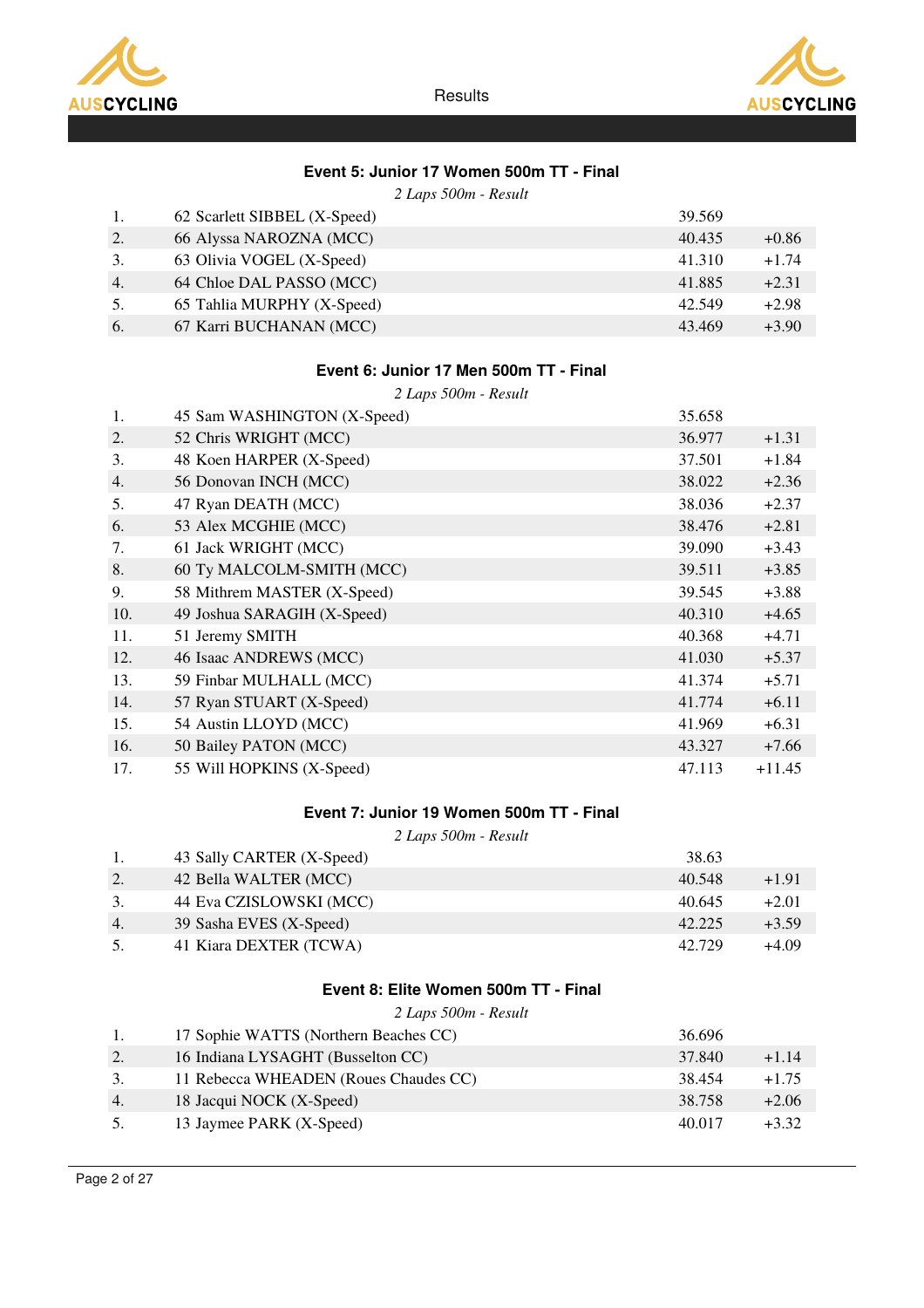



|  |  |  |  |  |  | Event 8: Elite Women 500m TT - Final (continued) |
|--|--|--|--|--|--|--------------------------------------------------|
|--|--|--|--|--|--|--------------------------------------------------|

|  |  | 2 Laps 500m - Result |
|--|--|----------------------|
|  |  |                      |

| 14 Savannah COUPLAND (TCWA)  | 40.042 | $+3.34$ |
|------------------------------|--------|---------|
| 15 Jess GREENHALGH (X-Speed) | 40.58  | +3.88   |

# Event 9: Junior 19 Men 1000m TT - Final

4 Laps 1000m - Result

|    | 37 Jack DOHLER (X-Speed)       | 1:10.403 |         |
|----|--------------------------------|----------|---------|
|    | 34 Patrick MADELENER (X-Speed) | 1:11.466 | $+1.06$ |
| 3. | 35 Alex WRIGHT (MCC)           | 1:18.717 | $+8.31$ |

### Event 10: Elite Men 1000m TT - Final

|  |  | 4 Laps 1000m - STANDINGS |  |  |  |
|--|--|--------------------------|--|--|--|
|--|--|--------------------------|--|--|--|

| 1. | 5 Jack LIGHTFOOT (X-Speed)           | 1:04.111 |         |
|----|--------------------------------------|----------|---------|
| 2. | 3 Johnny CARTER (X-Speed)            | 1:04.468 | $+0.35$ |
| 3. | 7 Finn CARPENTER (Cockburn BMX Club) | 1:08.770 | $+4.65$ |
| 4. | 8 Blake LONG (TCWA)                  | 1:11.661 | $+7.55$ |
|    | 2 Shane PERKINS (TCWA)               |          |         |
|    | 10 Kye BONSER (TCWA)                 |          |         |

#### Event 11: Masters 2 Men 1000m TT - Final

#### 4 Laps 1000m - Result

| 1:11.797 |
|----------|
|          |

### Event 12: Masters 4 Men 750m TT - Final

|    | 29 Brodie CULLEN (X-Speed) | 49.337 |         |
|----|----------------------------|--------|---------|
|    | 27 Mathew GRAY (TCWA)      | 52.634 | $+3.29$ |
| 3. | 26 John DICKINSON (TCWA)   | 54.638 | $+5.30$ |
| 4. | 25 Daniel EVES (X-Speed)   | 56.077 | $+6.74$ |

### Event 13: Masters W5 / Masters M5,6,9 500m TT - Final

2 Laps 500m - Result

|    | 22 Chris UNICOMB (TCWA)          | 39.196 |         |
|----|----------------------------------|--------|---------|
| 2. | 23 Thomas WHEELER (MCC)          | 40.235 | $+1.03$ |
| 3. | 33 Fiona VESCOLI-FINNIGAN (TCWA) | 40.324 | $+1.12$ |
| 4. | 20 John DIXON (TCWA)             | 40.91  | $+1.71$ |
| 5. | 21 Colin ROSE (PDCC)             | 41.64  | $+2.44$ |
| 6. | 19 Jon NELSON (TCWA)             | 43.48  | $+4.28$ |

#### Event 14: Junior 11 Men and women 1km Scratch Race - Final

|    | 94 Constantine GIBSON (TCWA) | 1:39.71 |
|----|------------------------------|---------|
| Ζ. | 95 Declan DYER (MCC)         |         |
|    |                              |         |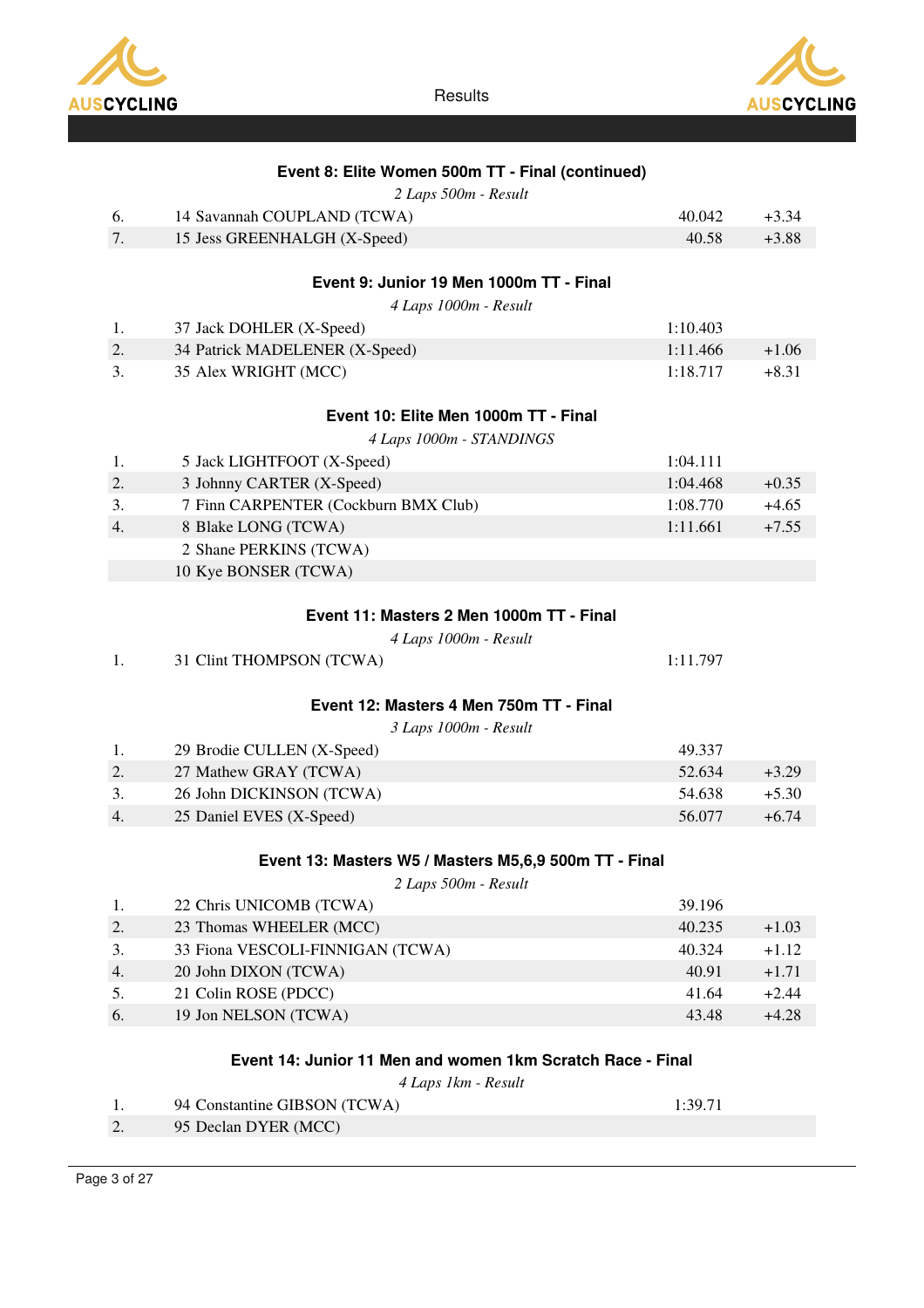





4 Laps 1km - Result

- 3. 92 Fraser STAFFORD (MCC)
- 4. 90 Kaitlyn DEATH (MCC) JW11
- 5. 93 Lachlan STAFFORD (MCC)
- 6. 96 Arkash UPPALAPATI (X-Speed)

### Event 15: Junior 13 Men and Women 2km Scratch Race - Final

8 Laps 2km - Result

- 1. 89 Campbell MCDOWELL (MCC) 2:20.46
- 2. 82 Casey BERTHELSEN (MCC) JW13
- 3. 86 Charlie MCGOUGH (X-Speed)
- 4. 80 Charlotte KORSHID (X-Speed) JW13
- 5. 85 Caleb VAN DER VEEN (MCC)
- 6. 84 Stirling BUCHANAN (MCC)
- 7. 88 Mckenzie MEREDITH (X-Speed)
- 8. 87 Hunter MURPHY (X-Speed)
- 9. 79 Olivia JANJETIC (X-Speed)

### Event 16: Junior 15 Men and Women 5km Scratch Race -Final

#### 20 Laps 5km - Result

| 1.  | 73 Patryk SZCZYPKOWSKI (MCC) |      | 19h16:23.64 |
|-----|------------------------------|------|-------------|
| 2.  | 70 James GRAY (MCC)          |      |             |
| 3.  | 69 Toby GOLLAGHER (MCC)      |      |             |
| 4.  | 78 Alicia REYNOLDS (MCC)     | JW15 |             |
| 5.  | 77 Jasmine MCGOUGH (X-Speed) | JW15 |             |
| 6.  | 74 Portia VOGEL (X-Speed)    | JW15 |             |
| 7.  | 71 Nick WILKIN (X-Speed)     |      |             |
| 8.  | 75 Julia SZCZYPKOWSKA (MCC)  | JW15 |             |
| 9.  | 72 Jaiden JOSE (X-Speed)     |      |             |
| 10. | 68 Jacob SEARLES (MCC)       |      |             |
| 11. | 81 Hamish MCGILLIVRAY (MCC)  |      |             |

### Event 17: Junior 17 Women 7.5km Scratch race - Final

30 Laps 7.5km - Result

|     | 62 Scarlett SIBBEL (X-Speed) | 11:44.01 |
|-----|------------------------------|----------|
| 2.  | 64 Chloe DAL PASSO (MCC)     |          |
| 3.  | 66 Alyssa NAROZNA (MCC)      |          |
| 4.  | 67 Karri BUCHANAN (MCC)      |          |
| dnf | 65 Tahlia MURPHY (X-Speed)   |          |
| dnf | 63 Olivia VOGEL (X-Speed)    |          |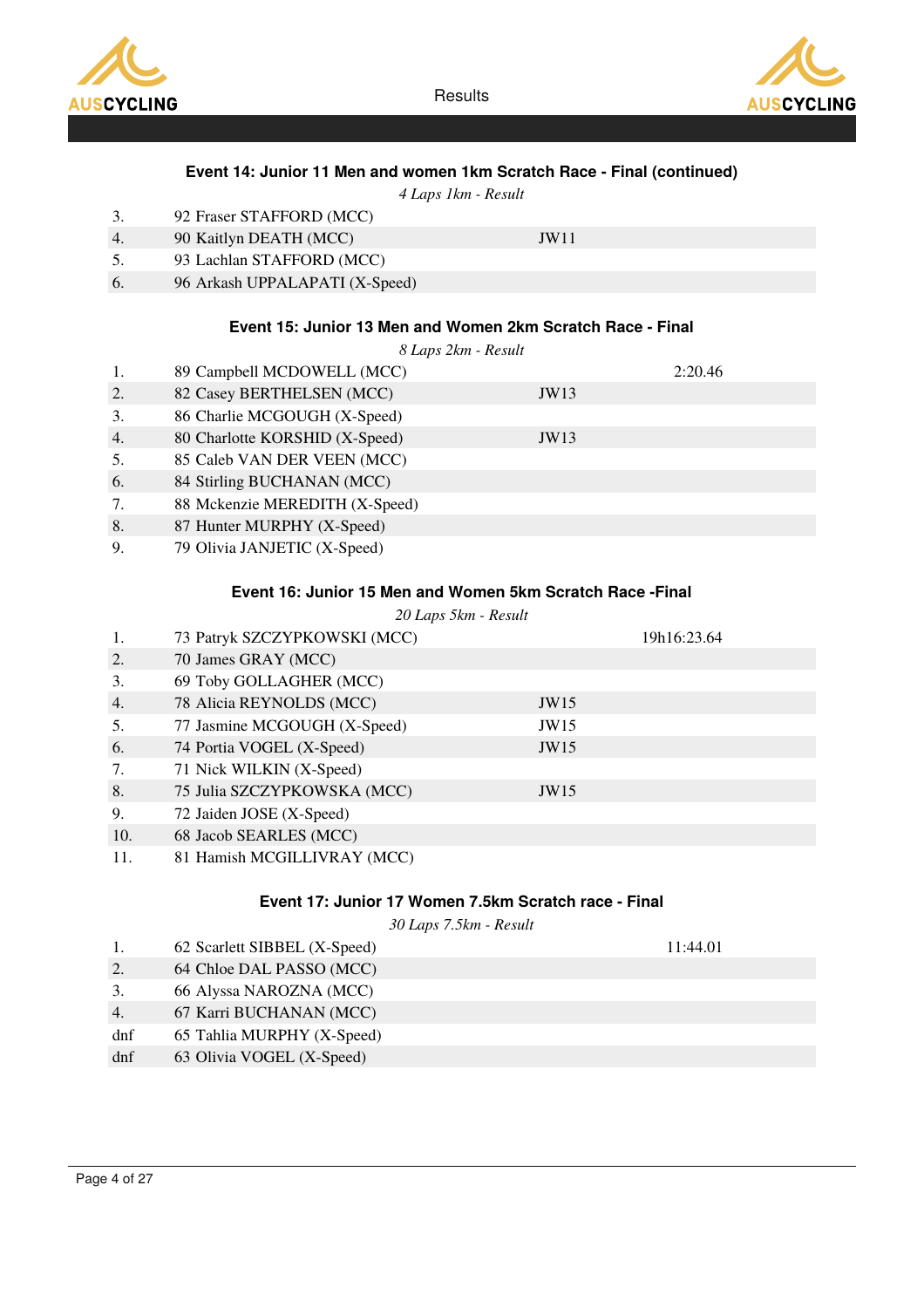



### Event 18: Junior 17 Men 7.5km Scratch race - Final

30 Laps 7.5km - Provisional Result

- 1. 45 Sam WASHINGTON (X-Speed) 9:50.93
- 2. 51 Jeremy SMITH
- 3. 52 Chris WRIGHT (MCC)
- 4. 48 Koen HARPER (X-Speed)
- 5. 60 Ty MALCOLM-SMITH (MCC)
- 6. 59 Finbar MULHALL (MCC)
- 7. 46 Isaac ANDREWS (MCC)
- 8. 53 Alex MCGHIE (MCC)
- 9. 58 Mithrem MASTER (X-Speed)
- 10. 49 Joshua SARAGIH (X-Speed)
- 11. 50 Bailey PATON (MCC)
- 12. 54 Austin LLOYD (MCC)
- 13. 55 Will HOPKINS (X-Speed)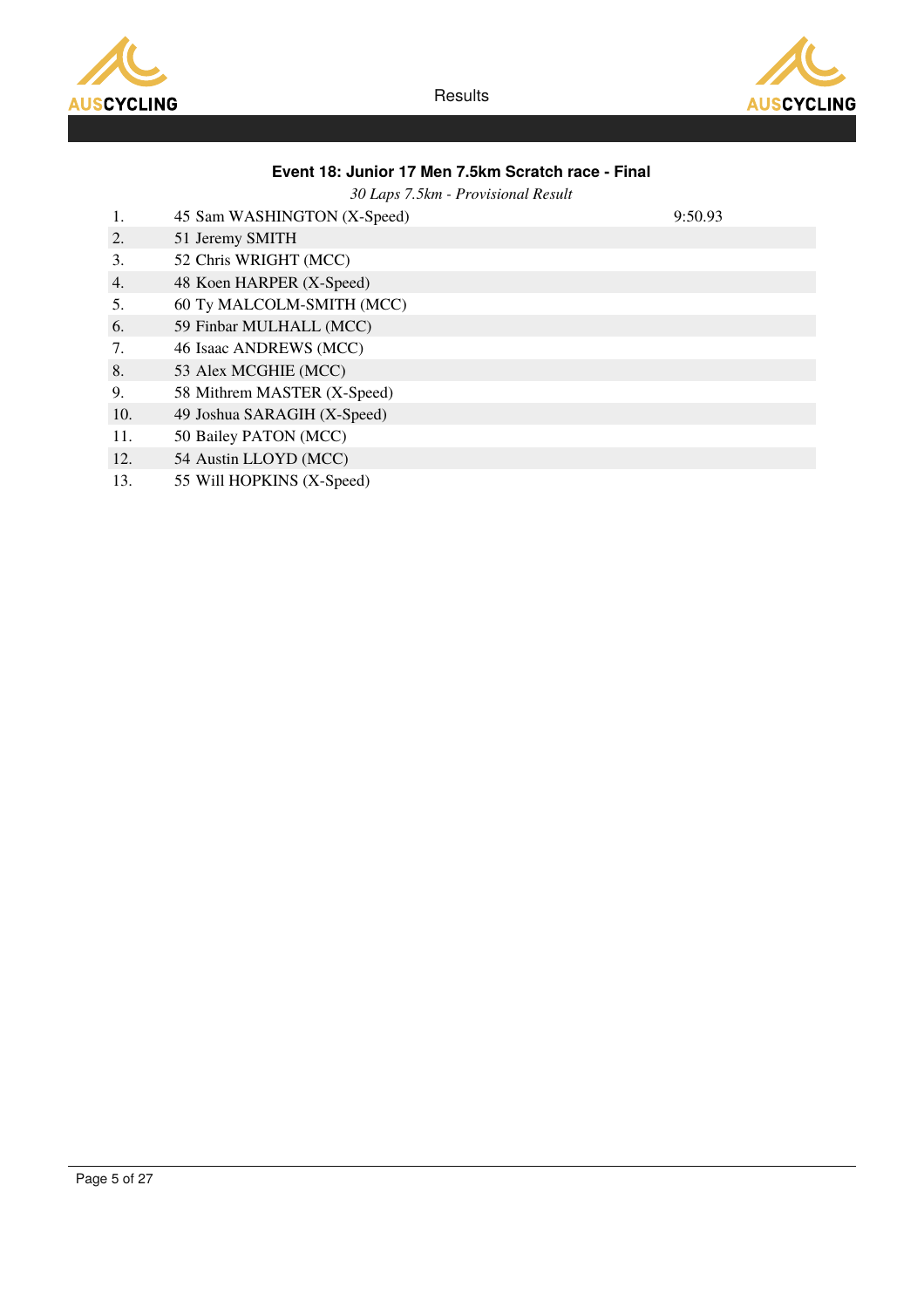



| Event 19: Junior 19 and Elite Women 7.5km Scratch Race - Final |                                                                     |                 |             |
|----------------------------------------------------------------|---------------------------------------------------------------------|-----------------|-------------|
|                                                                | 30 Laps 7.5km - Result                                              |                 |             |
| 1.                                                             | 12 Isla CARR (X-Speed)                                              | Elite           | 19h18:58.50 |
| 2.                                                             | 43 Sally CARTER (X-Speed)                                           |                 |             |
| 3.                                                             | 44 Eva CZISLOWSKI (MCC)                                             |                 |             |
| 4.                                                             | 14 Savannah COUPLAND (TCWA)                                         | Elite           |             |
| 5.                                                             | 38 Zara WILLIAMSON (MCC)                                            |                 |             |
| 6.                                                             | 15 Jess GREENHALGH (X-Speed)                                        | Elite           |             |
| dnf                                                            | 41 Kiara DEXTER (TCWA)                                              |                 |             |
| dnf                                                            | 42 Bella WALTER (MCC)                                               |                 |             |
| dnf                                                            | 40 Holly BUCHANAN (MCC)                                             |                 |             |
|                                                                |                                                                     |                 |             |
|                                                                | Event 20: Elite Men/Junior 19 Men/Masters 10km Scratch Race - Final |                 |             |
|                                                                | 40 Laps 10km - Provisional Result                                   |                 |             |
| 1.                                                             | 29 Brodie CULLEN (X-Speed)                                          | MM3             | 19h21:08.35 |
| 2.                                                             | 1 Steve HALL (PDCC)                                                 | Elite           |             |
| 3.                                                             | 3 Johnny CARTER (X-Speed)                                           | Elite           |             |
| 4.                                                             | 10 Kye BONSER (TCWA)                                                | Elite           |             |
| 5.                                                             | 5 Jack LIGHTFOOT (X-Speed)                                          | Elite           |             |
| 6.                                                             | 37 Jack DOHLER (X-Speed)                                            | J19             |             |
| 7.                                                             | 30 Brett SCHNITZERLING (PDCC)                                       | MM <sub>2</sub> |             |
| 8.                                                             | 32 Mikey HOSKEN (TCWA)                                              | MM1             |             |
| 9.                                                             | 21 Colin ROSE (PDCC)                                                | MM <sub>6</sub> |             |
| 10.                                                            | 6 Andrei NAVALOV (X-Speed)                                          | Elite           |             |
| 11.                                                            | 34 Patrick MADELENER (X-Speed)                                      | J19             |             |
| 12.                                                            | 23 Thomas WHEELER (MCC)                                             | MM <sub>5</sub> |             |
| 13.                                                            | 22 Chris UNICOMB (TCWA)                                             | MM <sub>5</sub> |             |
| dnf                                                            | 19 Jon NELSON (TCWA)                                                | MM9             |             |
|                                                                |                                                                     |                 |             |
|                                                                | Event 21a: Junior 11 Women 200m Sprint - Gold Medal                 |                 |             |

### Event 21a: Junior 11 Women 200m Sprint - Gold Medal

|                        | 1 Lap 200m |        |
|------------------------|------------|--------|
| 90 Kaitlyn DEATH (MCC) |            | 17.787 |

# Event 21b: Junior 11 Men 200m Sprint - Qualifying

1 Lap 200m

|    | 94 Constantine GIBSON (TCWA) | 16.708 |         |
|----|------------------------------|--------|---------|
|    | 95 Declan DYER (MCC)         | 17.115 | $+0.40$ |
| 3. | 92 Fraser STAFFORD (MCC)     | 17.794 | $+1.08$ |
| 4. | 93 Lachlan STAFFORD (MCC)    | 19.570 | $+2.86$ |

### Event 22a: Junior 13 Women 200m Sprint - Qualifying

1 Lap 200m

|    | 80 Charlotte KORSHID (X-Speed) | 16.309 |       |
|----|--------------------------------|--------|-------|
| 2. | 79 Olivia JANJETIC (X-Speed)   | 18.204 | +1.89 |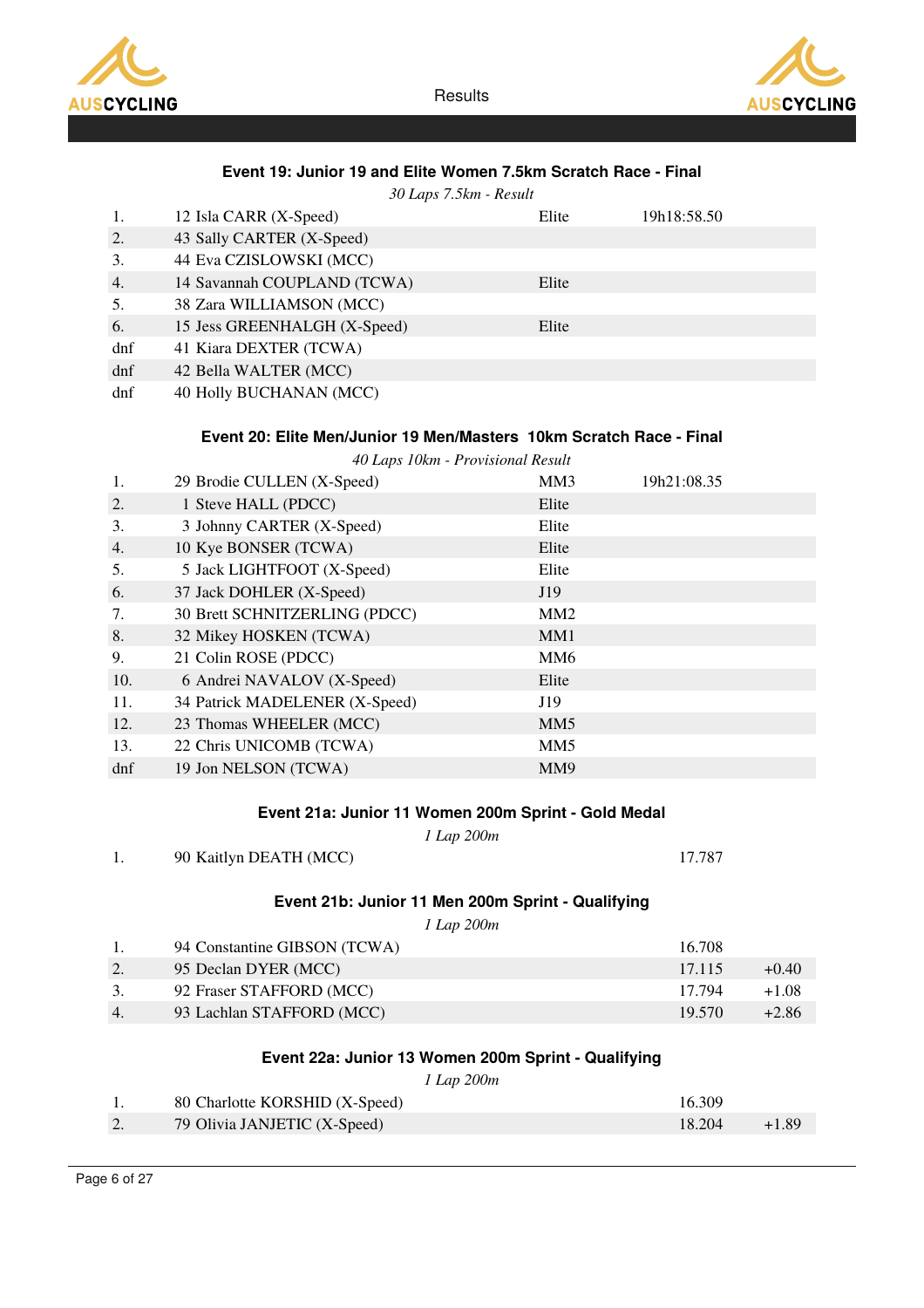



# Event 22b: Junior 13 Men 200m Sprint - Qualifying

1 Lap 200m

| 1. | 89 Campbell MCDOWELL (MCC)     | 14.256 |         |
|----|--------------------------------|--------|---------|
| 2. | 82 Casey BERTHELSEN (MCC)      | 15.192 | $+0.93$ |
| 3. | 84 Stirling BUCHANAN (MCC)     | 15.974 | $+1.71$ |
| 4. | 86 Charlie MCGOUGH (X-Speed)   | 16.245 | $+1.98$ |
| 5. | 87 Hunter MURPHY (X-Speed)     | 16.251 | $+1.99$ |
| 6. | 85 Caleb VAN DER VEEN (MCC)    | 16.705 | $+2.44$ |
| 7. | 88 Mckenzie MEREDITH (X-Speed) | 16.960 | $+2.70$ |

### Event 23a: Junior 15 Women 200m Sprint - Qualifying

1 Lap 200m

|    | 77 Jasmine MCGOUGH (X-Speed) | 13.503 |         |
|----|------------------------------|--------|---------|
| 2. | 74 Portia VOGEL (X-Speed)    | 14.678 | $+1.17$ |
| 3. | 76 Maddie PITT (X-Speed)     | 14.873 | $+1.37$ |
| 4. | 78 Alicia REYNOLDS (MCC)     | 15.350 | $+1.84$ |
| 5. | 75 Julia SZCZYPKOWSKA (MCC)  | 16.775 | $+3.27$ |

### Event 23b: Junior 15 Men 200m Sprint - Qualifying

1 Lap 200m

| 1. | 73 Patryk SZCZYPKOWSKI (MCC) | 13.238 |         |
|----|------------------------------|--------|---------|
| 2. | 69 Toby GOLLAGHER (MCC)      | 14.321 | $+1.08$ |
| 3. | 72 Jaiden JOSE (X-Speed)     | 14.451 | $+1.21$ |
| 4. | 70 James GRAY (MCC)          | 14.600 | $+1.36$ |
| 5. | 71 Nick WILKIN (X-Speed)     | 14.889 | $+1.65$ |
| 6. | 81 Hamish MCGILLIVRAY (MCC)  | 16.434 | $+3.19$ |
| 7. | 68 Jacob SEARLES (MCC)       | 17.945 | $+4.70$ |

### Event 24a: Junior 17 Women 200m Sprint - Qualifying

1 Lap 200m

|    | 62 Scarlett SIBBEL (X-Speed) | 13.386 |         |
|----|------------------------------|--------|---------|
|    | 65 Tahlia MURPHY (X-Speed)   | 13.943 | $+0.55$ |
| 3. | 64 Chloe DAL PASSO (MCC)     | 14.219 | $+0.83$ |
| 4. | 67 Karri BUCHANAN (MCC)      | 14.751 | $+1.36$ |
|    | 66 Alyssa NAROZNA (MCC)      |        |         |

### Event 24b: Junior 17 Men 200m Sprint - Qualifying

1 Lap 200m

|     | 45 Sam WASHINGTON (X-Speed) | 12.135 |         |
|-----|-----------------------------|--------|---------|
| 2.  | 52 Chris WRIGHT (MCC)       | 12.470 | $+0.33$ |
| 3.  | 48 Koen HARPER (X-Speed)    | 12.710 | $+0.57$ |
| 4.  | 56 Donovan INCH (MCC)       | 12.756 | $+0.62$ |
|     | 51 Jeremy SMITH             | 13.018 | $+0.88$ |
| -6. | 60 Ty MALCOLM-SMITH (MCC)   | 13.401 | $+1.26$ |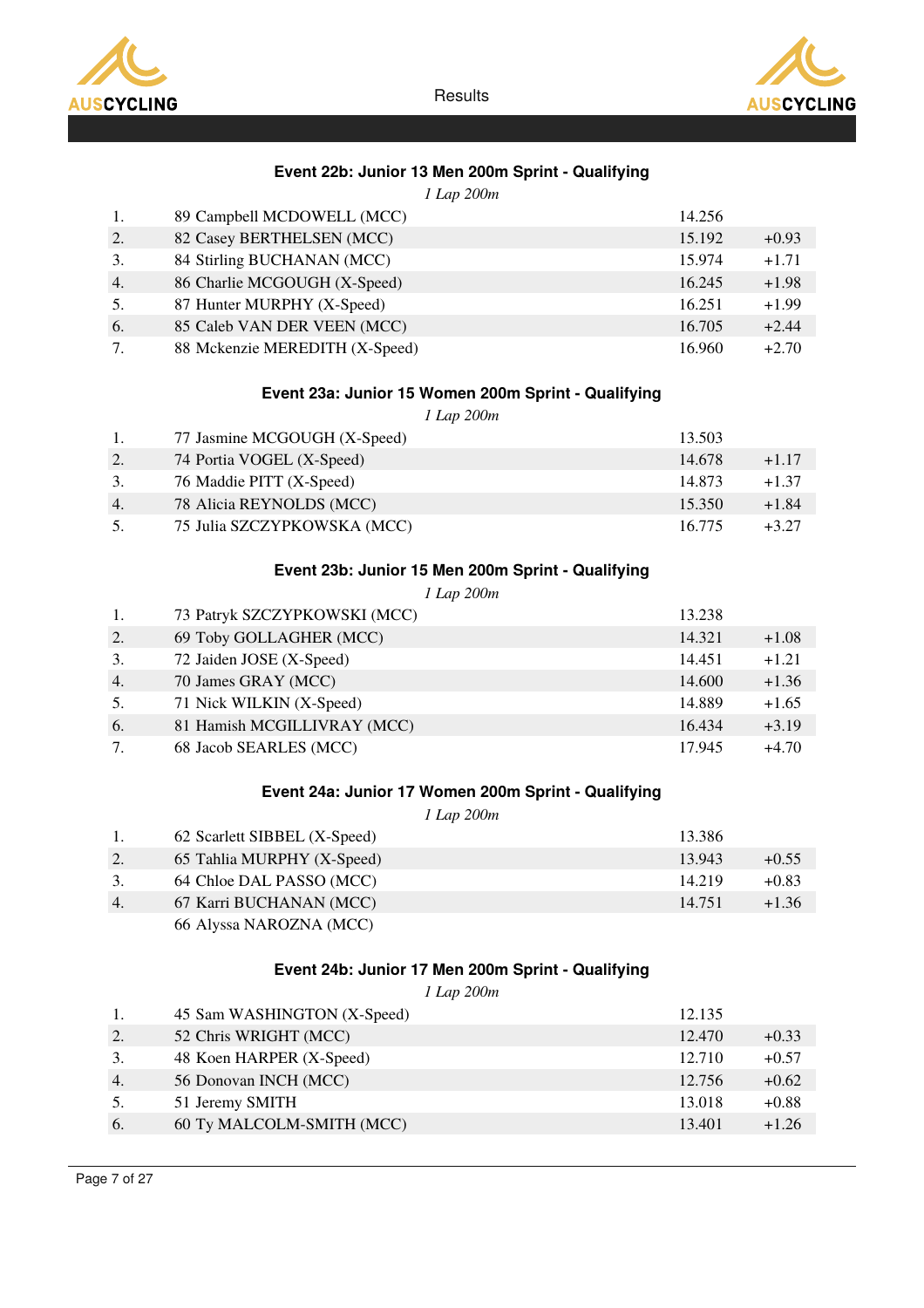



# Event 24b: Junior 17 Men 200m Sprint - Qualifying (continued)

1 Lap 200m

| 7.  | 58 Mithrem MASTER (X-Speed) | 13.406 | $+1.27$ |
|-----|-----------------------------|--------|---------|
| 8.  | 53 Alex MCGHIE (MCC)        | 13.646 | $+1.51$ |
| 9.  | 46 Isaac ANDREWS (MCC)      | 13.807 | $+1.67$ |
| 10. | 49 Joshua SARAGIH (X-Speed) | 13.937 | $+1.80$ |
| 11. | 57 Ryan STUART (X-Speed)    | 13.980 | $+1.84$ |
| 12. | 59 Finbar MULHALL (MCC)     | 14.341 | $+2.20$ |
| 13. | 54 Austin LLOYD (MCC)       | 14.612 | $+2.47$ |
| 14. | 50 Bailey PATON (MCC)       | 15.117 | $+2.98$ |
| 15. | 55 Will HOPKINS (X-Speed)   | 15.596 | $+3.46$ |

# Event 25a: Junior 19 Women 200m Sprint - Qualifying

1 Lap 200m

| 1. | 43 Sally CARTER (X-Speed) | 12.214 |         |
|----|---------------------------|--------|---------|
| 2. | 44 Eva CZISLOWSKI (MCC)   | 13.318 | $+1.10$ |
| 3. | 42 Bella WALTER (MCC)     | 13.519 | $+1.30$ |
| 4. | 39 Sasha EVES (X-Speed)   | 14.295 | $+2.08$ |
| 5. | 41 Kiara DEXTER (TCWA)    | 14.385 | $+2.17$ |
| 6. | 40 Holly BUCHANAN (MCC)   | 14.870 | $+2.65$ |

# Event 25b: Junior 19 Men 200m Sprint - Qualifying

1 Lap 200m

|    | 37 Jack DOHLER (X-Speed)       | 11.576 |         |
|----|--------------------------------|--------|---------|
|    | 34 Patrick MADELENER (X-Speed) | 12.106 | $+0.53$ |
| 3. | 35 Alex WRIGHT (MCC)           | 12.531 | $+0.95$ |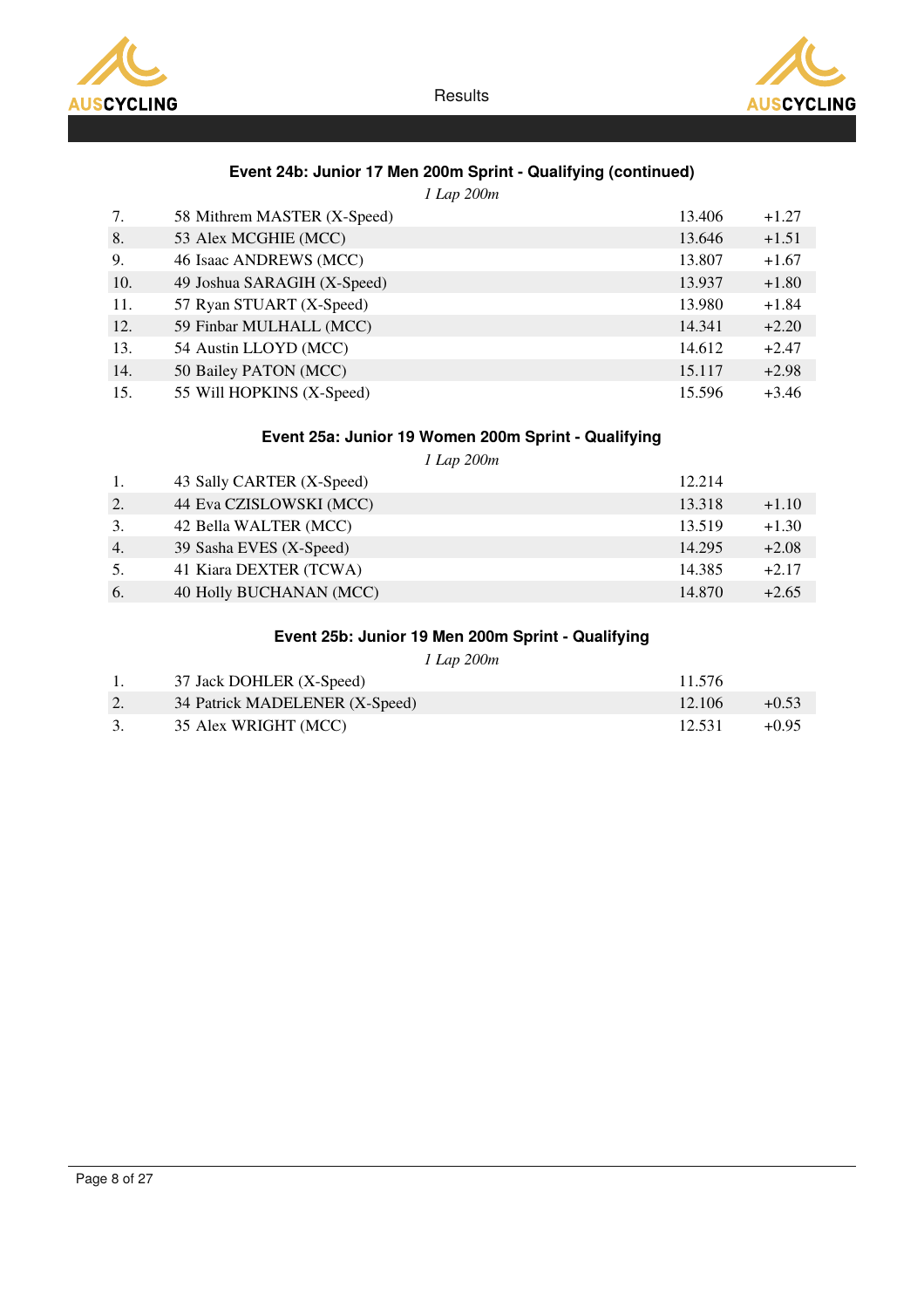



|          | Event 26a: Masters Women 5 200m Sprint - Gold Medal<br>1 Lap 200m |                  |                    |
|----------|-------------------------------------------------------------------|------------------|--------------------|
| 1.       | 33 Fiona VESCOLI-FINNIGAN (TCWA)                                  | 13.234           |                    |
|          |                                                                   |                  |                    |
|          | Event 26b: Masters Men 9 200m Sprint - Gold Medal                 |                  |                    |
| 1.       | 1 Lap 200m<br>20 John DIXON (TCWA)                                | 13.191           |                    |
|          |                                                                   |                  |                    |
|          | Event 26c: Masters Men 5 200m Sprint - Qualifying                 |                  |                    |
|          | 1 Lap 200m                                                        |                  |                    |
| 1.<br>2. | 22 Chris UNICOMB (TCWA)<br>23 Thomas WHEELER (MCC)                | 12.802<br>12.936 | $+0.13$            |
|          |                                                                   |                  |                    |
|          | Event 26d: Masters Men 4 200m Sprint - Qualifying                 |                  |                    |
|          | 1 Lap 200m                                                        |                  |                    |
| 1.       | 27 Mathew GRAY (TCWA)                                             | 11.693           |                    |
| 2.       | 26 John DICKINSON (TCWA)                                          | 12.142           | $+0.44$            |
| 3.       | 25 Daniel EVES (X-Speed)                                          | 12.466           | $+0.77$            |
| 4.       | 24 Julian HAMILTON (MCC)                                          | 12.865           | $+1.17$            |
|          |                                                                   |                  |                    |
|          | Event 26e: Masters Men 3 200m Sprint - Gold Medal                 |                  |                    |
|          | 1 Lap 200m                                                        |                  |                    |
| 1.       | 29 Brodie CULLEN (X-Speed)                                        | 11.081           |                    |
|          | Event 26f: Masters Men 2 200m Sprint - Gold Medal                 |                  |                    |
|          | 1 Lap 200m                                                        |                  |                    |
| 1.       | 31 Clint THOMPSON (TCWA)                                          | 11.558           |                    |
|          |                                                                   |                  |                    |
|          | Event 27a: Elite Women 200m Sprint - Qualifying                   |                  |                    |
|          | 1 Lap 200m                                                        |                  |                    |
| 1.       | 17 Sophie WATTS (Northern Beaches CC)                             | 12.042           |                    |
| 2.       | 16 Indiana LYSAGHT (Busselton CC)                                 | 12.437           | $+0.39$            |
| 3.<br>4. | 11 Rebecca WHEADEN (Roues Chaudes CC)<br>18 Jacqui NOCK (X-Speed) | 12.493<br>13.089 | $+0.45$<br>$+1.04$ |
| 5.       | 14 Savannah COUPLAND (TCWA)                                       | 13.117           | $+1.07$            |
| 6.       | 15 Jess GREENHALGH (X-Speed)                                      | 13.369           | $+1.32$            |
| 7.       | 13 Jaymee PARK (X-Speed)                                          | 13.410           | $+1.36$            |
|          |                                                                   |                  |                    |
|          | Event 27b: Elite Men 200m Sprint - Qualifying                     |                  |                    |
|          | 1 Lap 200m                                                        |                  |                    |
| 1.       | 4 Luke ZACCARIA (Northern Districts CC)                           | 10.174           |                    |
| 2.       | 2 Shane PERKINS (TCWA)                                            | 10.202           | $+0.02$            |
| 3.       | 8 Blake LONG (TCWA)                                               | 10.785           | $+0.61$            |
| 4.       | 7 Finn CARPENTER (Cockburn BMX Club)                              | 11.026           | $+0.85$            |
| 5.       | 9 Thomas CRIGAN (TCWA)                                            | 12.294           | $+2.12$            |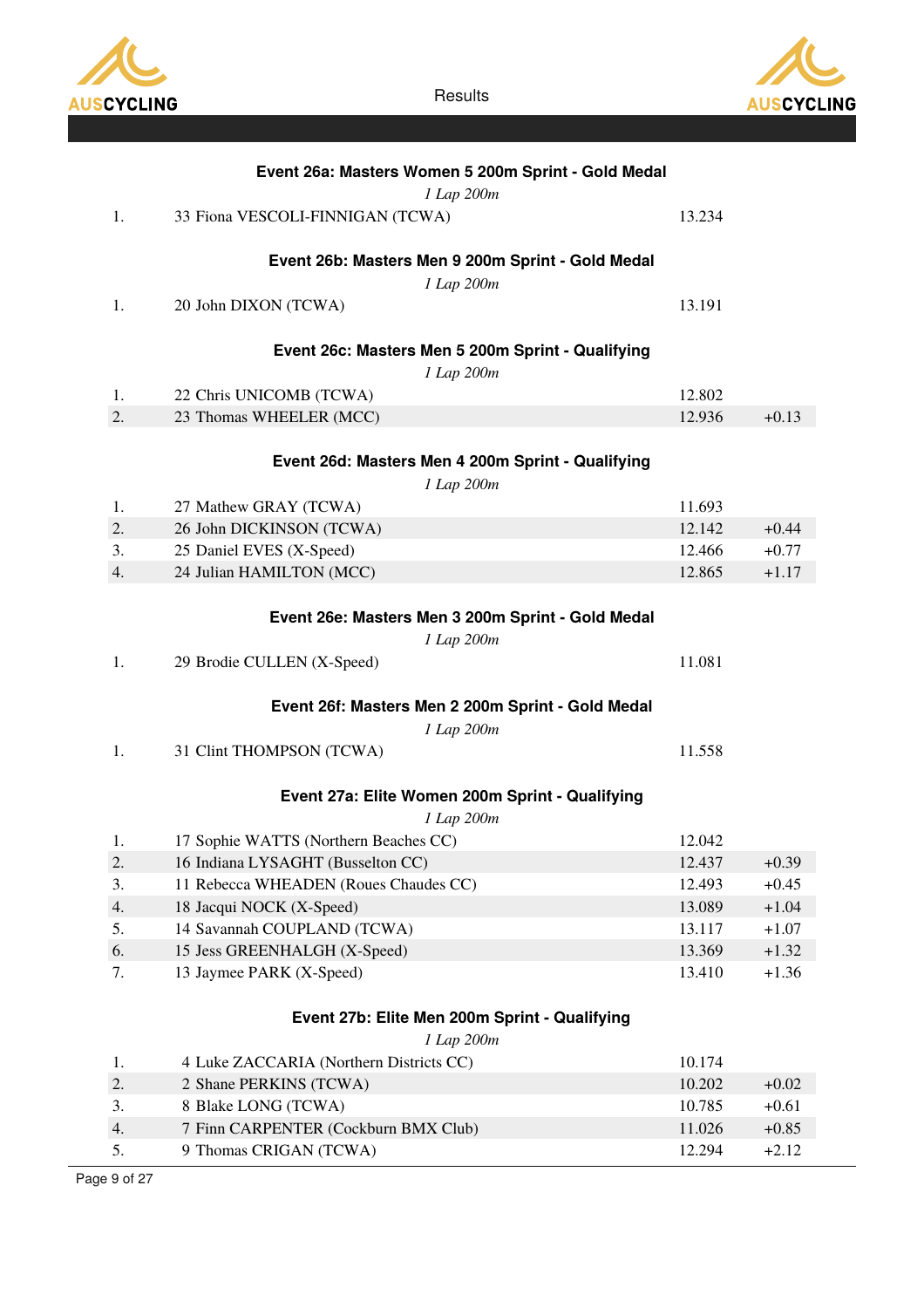



# Event 28a: Junior 17 Men Sprint - Quarterfinal 1

3 Laps 200m - Result

- 1. 45 Sam WASHINGTON (X-Speed)
- 2. 53 Alex MCGHIE (MCC)

### Event 28b: Junior 17 Men Sprint - Quarterfinal 2

3 Laps - Result

- 1. 52 Chris WRIGHT (MCC)
- 2. 58 Mithrem MASTER (X-Speed)

### Event 28c: Junior 17 Men Sprint - Quarterfinal 3

3 Laps - Result

- 1. 48 Koen HARPER (X-Speed)
- 2. 60 Ty MALCOLM-SMITH (MCC)

### Event 28d: Junior 17 Men Sprint - Quarterfinal 4

3 Laps - Provisional Result

- 1. 56 Donovan INCH (MCC)
- 2. 51 Jeremy SMITH

#### Event 29a: Junior 11 Men Sprint - Semi Final A

3 Laps - Result

- 1. 94 Constantine GIBSON (TCWA)
- 2. 93 Lachlan STAFFORD (MCC)

#### Event 29b: Junior 11 Men Sprint - Semi Final B

3 Laps - Result

- 1. 92 Fraser STAFFORD (MCC)
- 2. 95 Declan DYER (MCC)

#### Event 30a: Junior 13 Men Sprint - Semi Final - A

3 Laps - Result

| 89 Campbell MCDOWELL (MCC)<br>1. |  |
|----------------------------------|--|
|----------------------------------|--|

2. 86 Charlie MCGOUGH (X-Speed)

#### Event 30b: Junior 13 Men Sprint - Semi Final - B

3 Laps - Result

- 1. 82 Casey BERTHELSEN (MCC)
- 2. 84 Stirling BUCHANAN (MCC)

#### Event 31a: Junior 15 Women Sprint - Semi Final - A

- 1. 77 Jasmine MCGOUGH (X-Speed)
- 2. 78 Alicia REYNOLDS (MCC)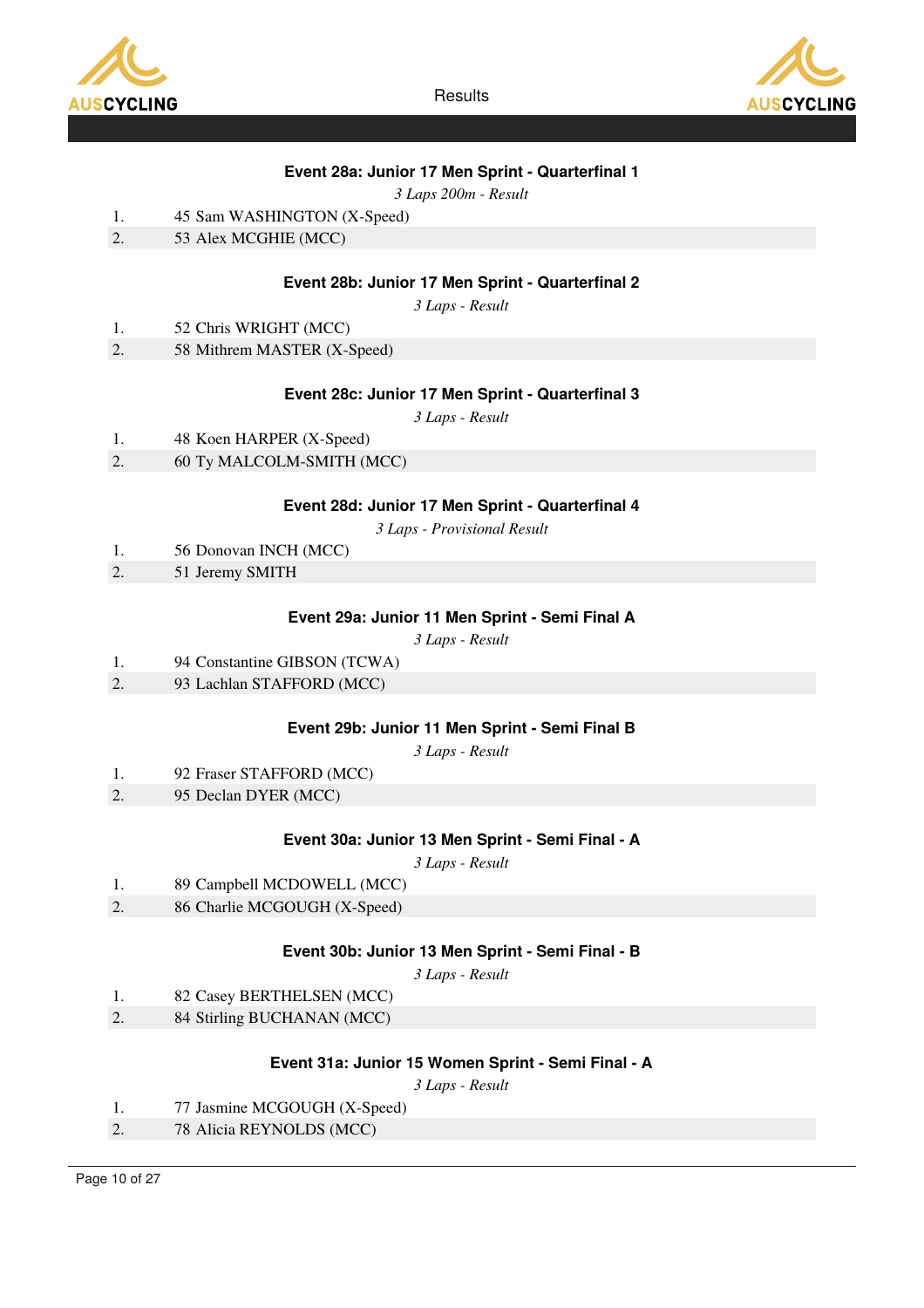



### Event 31b: Junior 15 Women Sprint - Semi Final - B

3 Laps - Result

- 1. 76 Maddie PITT (X-Speed)
- 2. 74 Portia VOGEL (X-Speed)

### Event 32a: Junior 15 Men Sprint - Semi Final - A

3 Laps - Result

- 1. 73 Patryk SZCZYPKOWSKI (MCC)
- 2. 70 James GRAY (MCC)

#### Event 32b: Junior 15 Men Sprint - Semi Final - B

3 Laps - Result

- 1. 69 Toby GOLLAGHER (MCC)
- 2. 72 Jaiden JOSE (X-Speed)

#### Event 33a: Junior 17 Women Sprint - Semi Final - A

3 Laps - Result

- 1. 62 Scarlett SIBBEL (X-Speed)
- 2. 64 Chloe DAL PASSO (MCC)

#### Event 33b: Junior 17 Women Sprint - Semi Final - B

3 Laps - Result

- 1. 65 Tahlia MURPHY (X-Speed)
- 2. 66 Alyssa NAROZNA (MCC)

#### Event 34a: Junior 17 Men Sprint - Semi Final - A

3 Laps - Result

- 1. 45 Sam WASHINGTON (X-Speed)
- 2. 56 Donovan INCH (MCC)

#### Event 34b: Junior 17 Men Sprint - Semi Final - B

3 Laps - Result

- 1. 48 Koen HARPER (X-Speed)
- 2. 52 Chris WRIGHT (MCC)

#### Event 35a: Junior 19 Women Sprint - Semi Final - A

3 Laps - Result

- 1. 43 Sally CARTER (X-Speed)
- 2. 39 Sasha EVES (X-Speed)

### Event 35b: Junior 19 Women Sprint - Semi Final - B

- 1. 44 Eva CZISLOWSKI (MCC)
- 2. 42 Bella WALTER (MCC)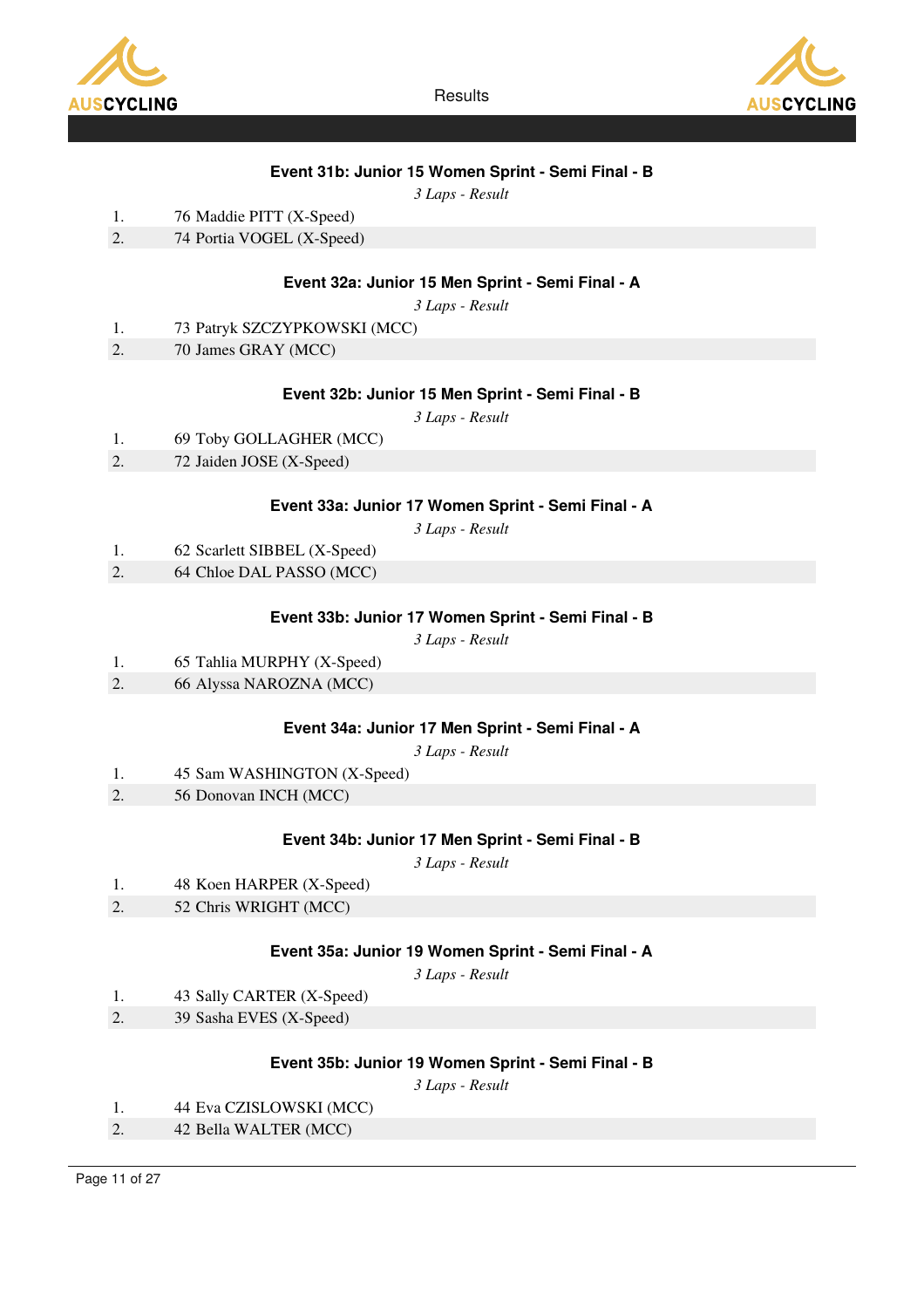



# Event 36a : Junior 19 Men Sprint - Semi Final - A - Start List

3 Laps

# Event 36b : Junior 19 Men Sprint - Semi Final - B - Start List

3 Laps

### Event 37a: Elite Women Sprint - Semi Final - A

3 Laps - Result

- 1. 17 Sophie WATTS (Northern Beaches CC)
- 2. 18 Jacqui NOCK (X-Speed)

#### Event 37b: Elite Women Sprint - Semi Final - B

3 Laps - Result

- 1. 16 Indiana LYSAGHT (Busselton CC)
- 2. 11 Rebecca WHEADEN (Roues Chaudes CC)

#### Event 38a: Elite Men Sprint - Semi Final - A

3 Laps - Result

- 1. 4 Luke ZACCARIA (Northern Districts CC)
- 2. 7 Finn CARPENTER (Cockburn BMX Club)

#### Event 38b: Elite Men Sprint - Semi Final - B

3 Laps - Result

- 1. 2 Shane PERKINS (TCWA)
- 2. 8 Blake LONG (TCWA)

#### Event 39a: Masters 4 Men Sprint - Semi Final - A

3 Laps - Result

- 1. 27 Mathew GRAY (TCWA)
- 2. 24 Julian HAMILTON (MCC)

### Event 39b: Masters 4 Men Sprint - Semi Final - B

3 Laps - Result

- 1. 26 John DICKINSON (TCWA)
- 2. 25 Daniel EVES (X-Speed)

#### Event 40a: Junior 11 Men Sprint - Bronze Final

- 1. 95 Declan DYER (MCC)
- 2. 93 Lachlan STAFFORD (MCC)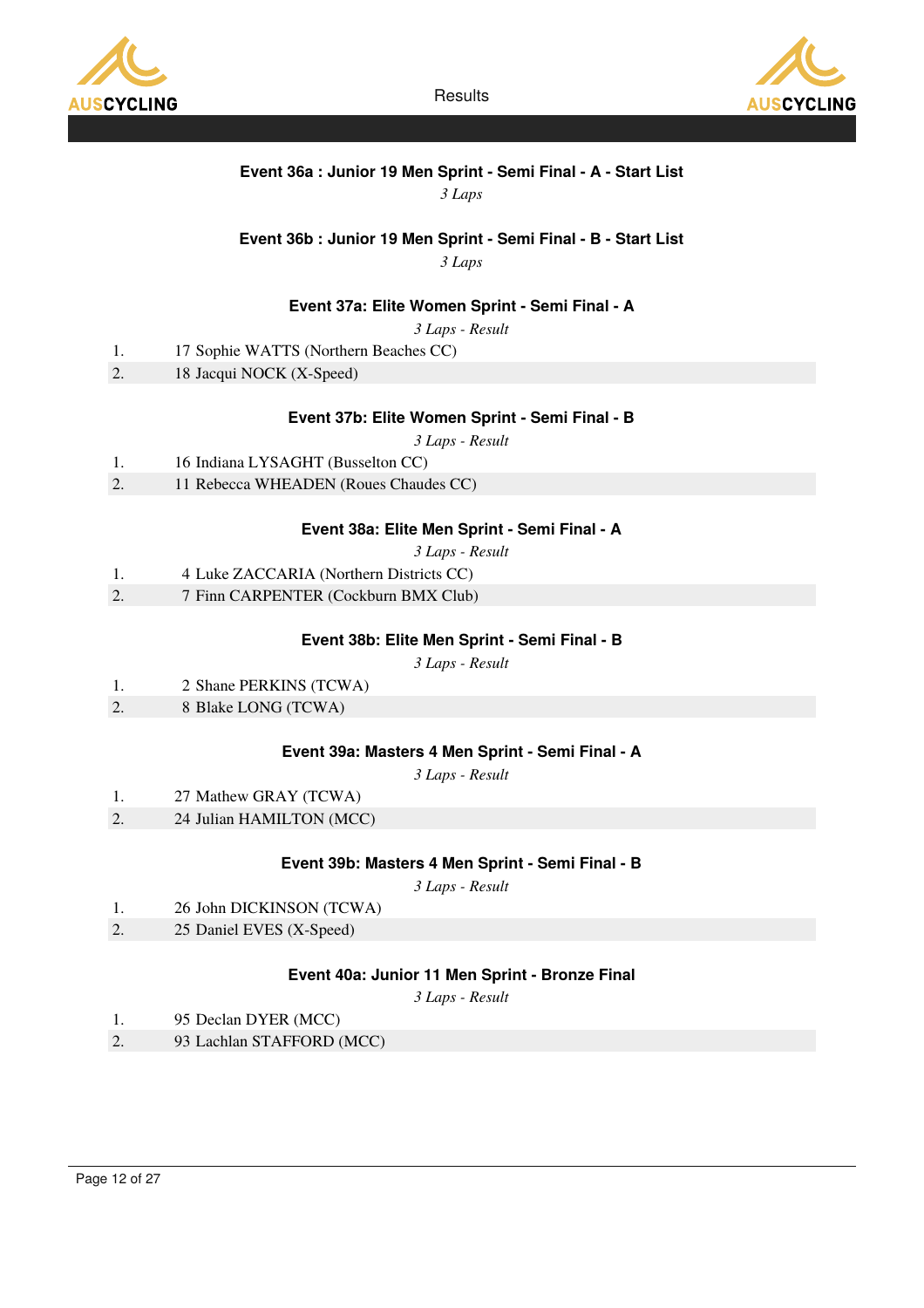

**AUSCYCLING** 

**Results** 

# Event 40b: Junior 11 Men Sprint - Gold Final

3 Laps - Result

- 1. 94 Constantine GIBSON (TCWA)
- 2. 92 Fraser STAFFORD (MCC)

### Event 41: Junior 13 Women Sprint - Gold Final

3 Laps - Result

- 1. 80 Charlotte KORSHID (X-Speed)
- 2. 79 Olivia JANJETIC (X-Speed)

### Event 42a: Junior 13 Men Sprint - Bronze Final

3 Laps - Result

- 1. 86 Charlie MCGOUGH (X-Speed)
- 2. 84 Stirling BUCHANAN (MCC)

#### Event 42b: Junior 13 Men Sprint - Gold Final

3 Laps - Result

- 1. 89 Campbell MCDOWELL (MCC)
- 2. 82 Casey BERTHELSEN (MCC)

#### Event 43a: Junior 15 Women Sprint - Bronze Final Round 1

3 Laps - Result

- 1. 74 Portia VOGEL (X-Speed)
- 2. 78 Alicia REYNOLDS (MCC)

#### Event 43b: Junior 15 Women Sprint - Gold Final Round 1

3 Laps - Result

- 1. 77 Jasmine MCGOUGH (X-Speed)
- 2. 76 Maddie PITT (X-Speed)

#### Event 44a: Junior 15 Men Sprint - Bronze Final Round 1

3 Laps - Result

- 1. 70 James GRAY (MCC)
- 2. 72 Jaiden JOSE (X-Speed)

#### Event 44b: Junior 15 Men Sprint - Gold Final Round 1

3 Laps - Result

- 1. 73 Patryk SZCZYPKOWSKI (MCC)
- 2. 69 Toby GOLLAGHER (MCC)

#### Event 45a: Junior 17 Women Sprint - Bronze Final Round 1

- 1. 66 Alyssa NAROZNA (MCC)
- 2. 64 Chloe DAL PASSO (MCC)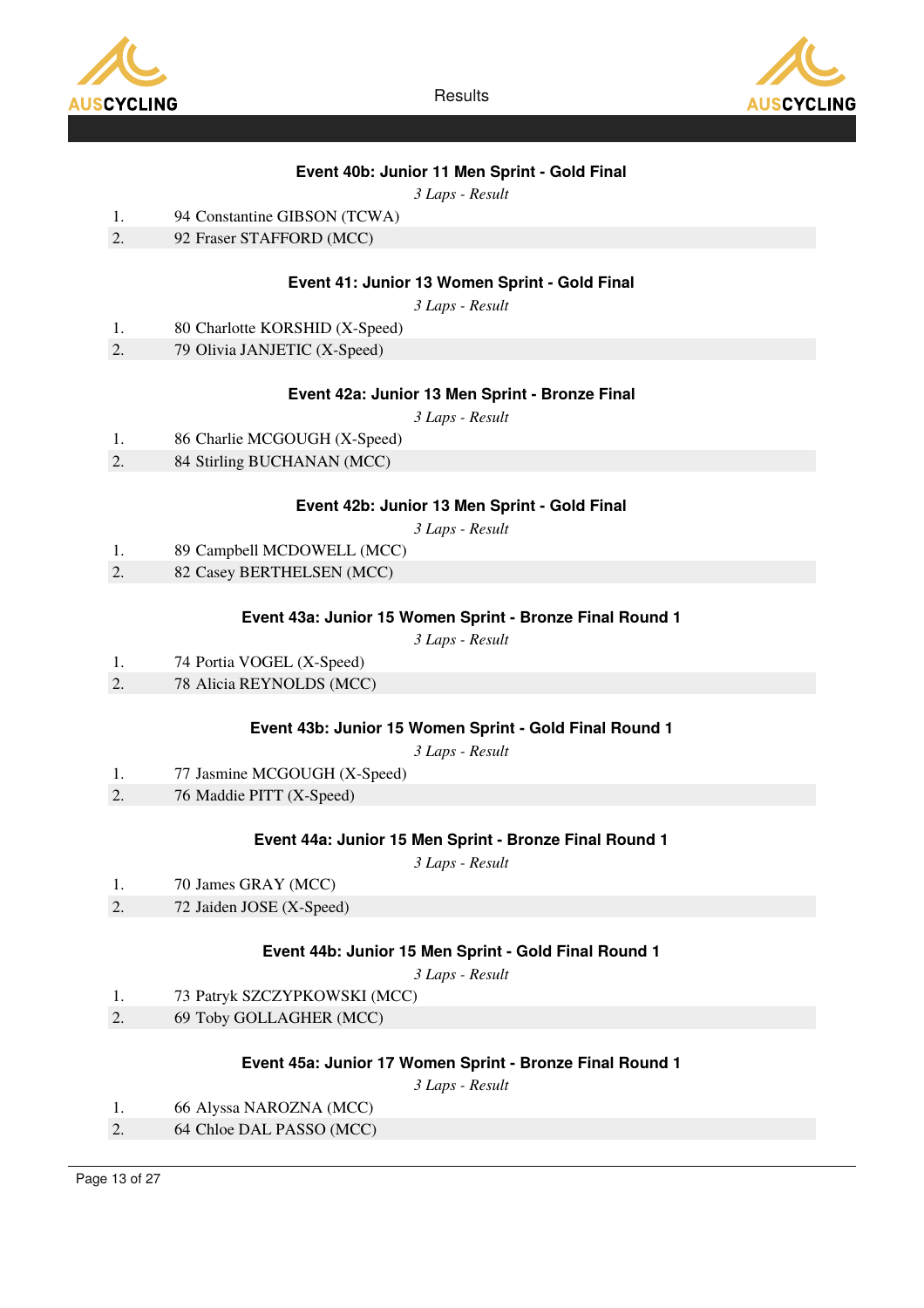

**AUSCYCLING** 

**Results** 

### Event 45b: Junior 17 Women Sprint - Gold Final Round 1

3 Laps - Result

- 1. 62 Scarlett SIBBEL (X-Speed)
- 2. 65 Tahlia MURPHY (X-Speed)

### Event 46a: Junior 17 Men Sprint - Bronze Final Round 1

3 Laps - Result

- 1. 52 Chris WRIGHT (MCC)
- 2. 56 Donovan INCH (MCC)

#### Event 46b: Junior 17 Men Sprint - Gold Final Round 1

3 Laps - Result

- 1. 45 Sam WASHINGTON (X-Speed)
- 2. 48 Koen HARPER (X-Speed)

#### Event 47a: Junior 19 Women Sprint - Bronze Final Round 1

3 Laps - Result

- 1. 42 Bella WALTER (MCC)
- 2. 39 Sasha EVES (X-Speed)

#### Event 47b: Junior 19 Women Sprint - Gold Final Round 1

3 Laps - Result

- 1. 43 Sally CARTER (X-Speed)
- 2. 44 Eva CZISLOWSKI (MCC)

#### Event 48a: Elite Women Sprint - Bronze Final Round 1

3 Laps - Result

- 1. 11 Rebecca WHEADEN (Roues Chaudes CC)
- 2. 18 Jacqui NOCK (X-Speed)

#### Event 48b: Elite Women Sprint - Gold Final Round 1

3 Laps - Result

| 1. | 16 Indiana LYSAGHT (Busselton CC) |  |  |
|----|-----------------------------------|--|--|
|----|-----------------------------------|--|--|

2. 17 Sophie WATTS (Northern Beaches CC)

#### Event 49: Junior 19 Men Sprint - Gold Final Round 1

3 Laps - Result

- 1. 37 Jack DOHLER (X-Speed)
- 2. 34 Patrick MADELENER (X-Speed)

#### Event 50a: Elite Men Sprint - Bronze Final Round 1

- 1. 8 Blake LONG (TCWA)
- 2. 7 Finn CARPENTER (Cockburn BMX Club)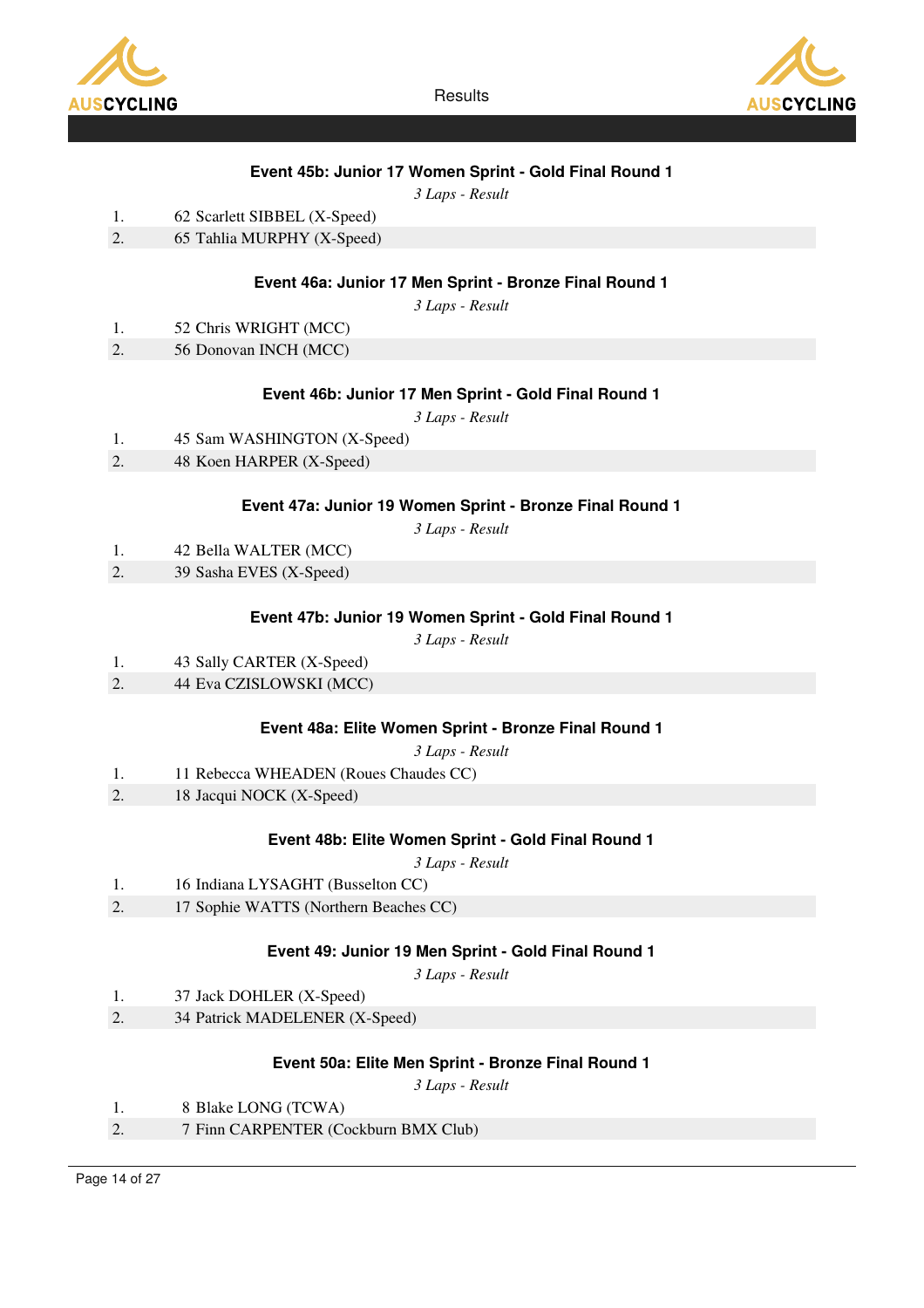



### Event 50b: Elite Men Sprint - Gold Final Round 1

3 Laps - Result

- 1. 2 Shane PERKINS (TCWA)
- 2. 4 Luke ZACCARIA (Northern Districts CC)

### Event 51a: Masters 4 Men Sprint - Bronze Final Round 1

3 Laps - Result

- 1. 25 Daniel EVES (X-Speed)
- 2. 24 Julian HAMILTON (MCC)

#### Event 51b: Masters 4 Men Sprint - Gold Final Round 1

3 Laps - Result

2. 26 John DICKINSON (TCWA)

### Event 52: Masters 5 Men Sprint - Gold Final Round 1

3 Laps - Result

- 1. 22 Chris UNICOMB (TCWA)
- 2. 23 Thomas WHEELER (MCC)

#### Event 53a: Junior 11 Men and women 3km Points Race (after event 74)

12 Laps 3km - Provisional Result

|    | 94 Constantine GIBSON (TCWA)                                               | 10 Pts |
|----|----------------------------------------------------------------------------|--------|
|    | 95 Declan DYER (MCC)                                                       |        |
| 3. | 90 Kaitlyn DEATH (MCC)                                                     |        |
| 4. | 92 Fraser STAFFORD (MCC)                                                   |        |
|    | $\alpha$ m $\beta$ month $\alpha$ $\alpha$<br>$\bigcap_{n=1}^{\infty}$ iii |        |

5. 93 Lachlan STAFFORD (MCC)

#### Event 53b : Junior 11 Women 3km Points Race (after event 74) - Start List

12 Laps 3km

#### Event 54a: Junior 13 Men 3km Points Race (not required)

12 Laps 3km - Provisional Result

|                  | 89 Campbell MCDOWELL (MCC)     | 13 Pts |
|------------------|--------------------------------|--------|
| 2.               | 82 Casey BERTHELSEN (MCC)      | 11     |
| 3.               | 84 Stirling BUCHANAN (MCC)     |        |
| $\overline{4}$ . | 86 Charlie MCGOUGH (X-Speed)   | 3      |
| 5.               | 85 Caleb VAN DER VEEN (MCC)    |        |
| 5.               | 80 Charlotte KORSHID (X-Speed) |        |
|                  | 87 Hunter MURPHY (X-Speed)     |        |
|                  | 79 Olivia JANJETIC (X-Speed)   |        |

#### Event 54b : Junior 13 Women 3km Points Race (not required) - Start List

12 Laps 3km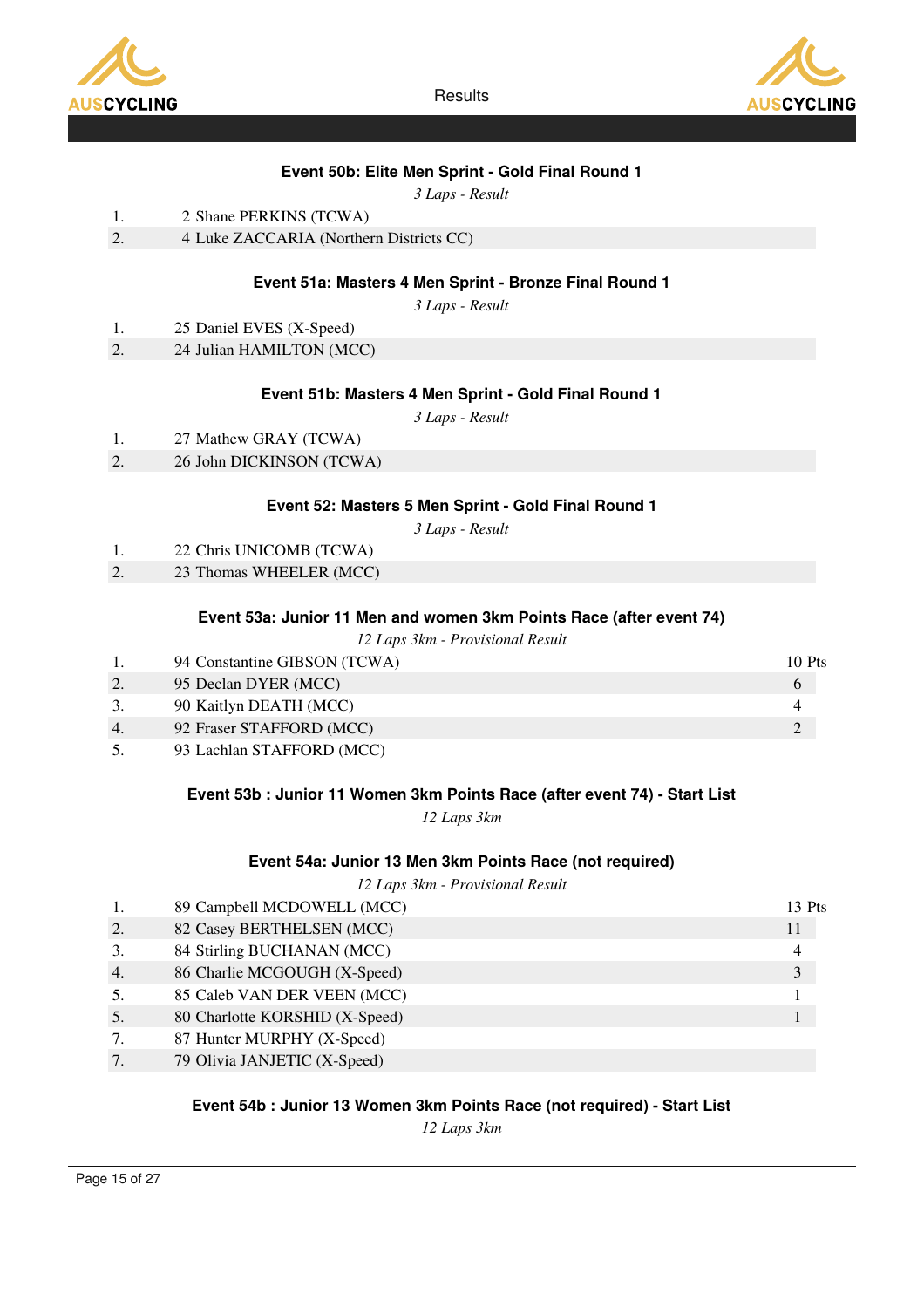



### Event 55a: Junior 15 Women Sprint - Bronze Final Round 2

3 Laps - Result

| 1. |  | 74 Portia VOGEL (X-Speed) |
|----|--|---------------------------|
|    |  |                           |

2. 78 Alicia REYNOLDS (MCC)

### Event 55b: Junior 15 Women Sprint - Gold Final Round 2

3 Laps - Result

- 1. 77 Jasmine MCGOUGH (X-Speed)
- 2. 76 Maddie PITT (X-Speed)

#### Event 56a: Junior 15 Men Sprint - Bronze Final Round 2

3 Laps - Result

- 1. 72 Jaiden JOSE (X-Speed)
- 2. 70 James GRAY (MCC)

#### Event 56b: Junior 15 Men Sprint - Gold Final Round 2

3 Laps - Result

- 1. 73 Patryk SZCZYPKOWSKI (MCC)
- 2. 69 Toby GOLLAGHER (MCC)

#### Event 57a: Junior 17 Women Sprint - Bronze Final Round 2

3 Laps - Result

- 1. 64 Chloe DAL PASSO (MCC)
- 2. 66 Alyssa NAROZNA (MCC)

#### Event 57b: Junior 17 Women Sprint - Gold Final Round 2

3 Laps - Result

- 1. 62 Scarlett SIBBEL (X-Speed)
- 2. 65 Tahlia MURPHY (X-Speed)

#### Event 58a: Junior 17 Men Sprint - Bronze Final Round 2

3 Laps - Result

- 1. 56 Donovan INCH (MCC)
- 2. 52 Chris WRIGHT (MCC)

#### Event 58b: Junior 17 Men Sprint - Gold Final Round 2

3 Laps - Result

- 1. 45 Sam WASHINGTON (X-Speed)
- 2. 48 Koen HARPER (X-Speed)

#### Event 59a: Junior 19 Women Sprint - Bronze Final Round 2

- 1. 42 Bella WALTER (MCC)
- 2. 39 Sasha EVES (X-Speed)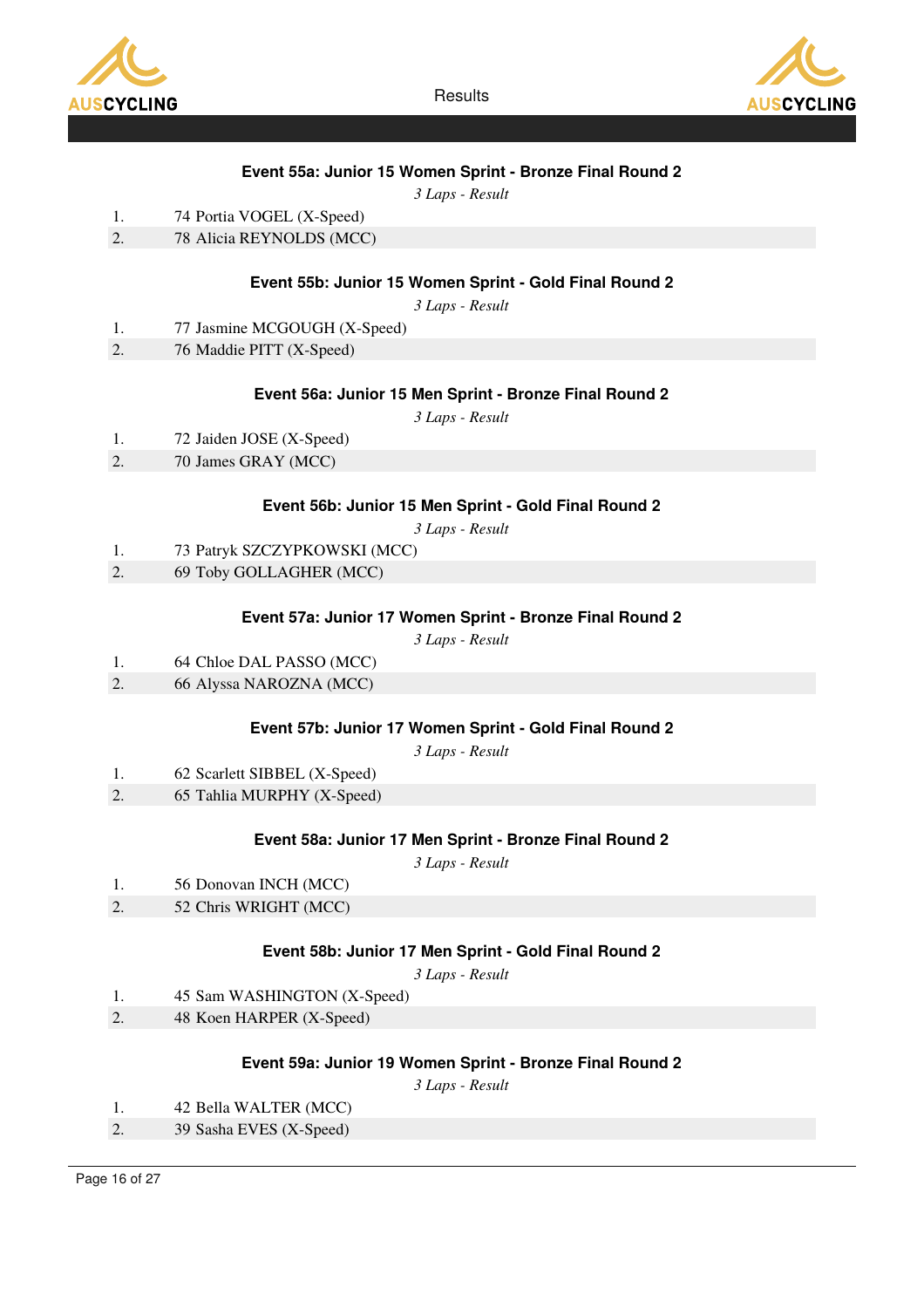



### Event 59b: Junior 19 Women Sprint - Gold Final Round 2

3 Laps - Result

- 1. 43 Sally CARTER (X-Speed)
- 2. 44 Eva CZISLOWSKI (MCC)

### Event 60a: Elite Women Sprint - Bronze Final Round 2

3 Laps - Result

- 1. 11 Rebecca WHEADEN (Roues Chaudes CC)
- 2. 18 Jacqui NOCK (X-Speed)

#### Event 60b: Elite Women Sprint - Gold Final Round 2

3 Laps - Result

- 1. 17 Sophie WATTS (Northern Beaches CC)
- 2. 16 Indiana LYSAGHT (Busselton CC)

#### Event 61: Junior 19 Men Sprint - Gold Final Round 2

3 Laps - Result

- 1. 37 Jack DOHLER (X-Speed)
- 2. 34 Patrick MADELENER (X-Speed)

#### Event 62a: Elite Men Sprint - Bronze Final Round 2

3 Laps - Result

- 1. 8 Blake LONG (TCWA)
- 2. 7 Finn CARPENTER (Cockburn BMX Club)

#### Event 62b: Elite Men Sprint - Gold Final Round 2

3 Laps - Result

- 1. 2 Shane PERKINS (TCWA)
- 2. 4 Luke ZACCARIA (Northern Districts CC)

#### Event 63a: Masters 4 Men Sprint - Bronze Final Round 2

3 Laps - Result

- 1. 25 Daniel EVES (X-Speed)
- 2. 24 Julian HAMILTON (MCC)

#### Event 63b: Masters 4 Men Sprint - Gold Final Round 2

3 Laps - Result

- 1. 27 Mathew GRAY (TCWA)
- 2. 26 John DICKINSON (TCWA)

#### Event 64: Masters 5 Men Sprint - Gold Final Round 2

- 1. 22 Chris UNICOMB (TCWA)
- 2. 23 Thomas WHEELER (MCC)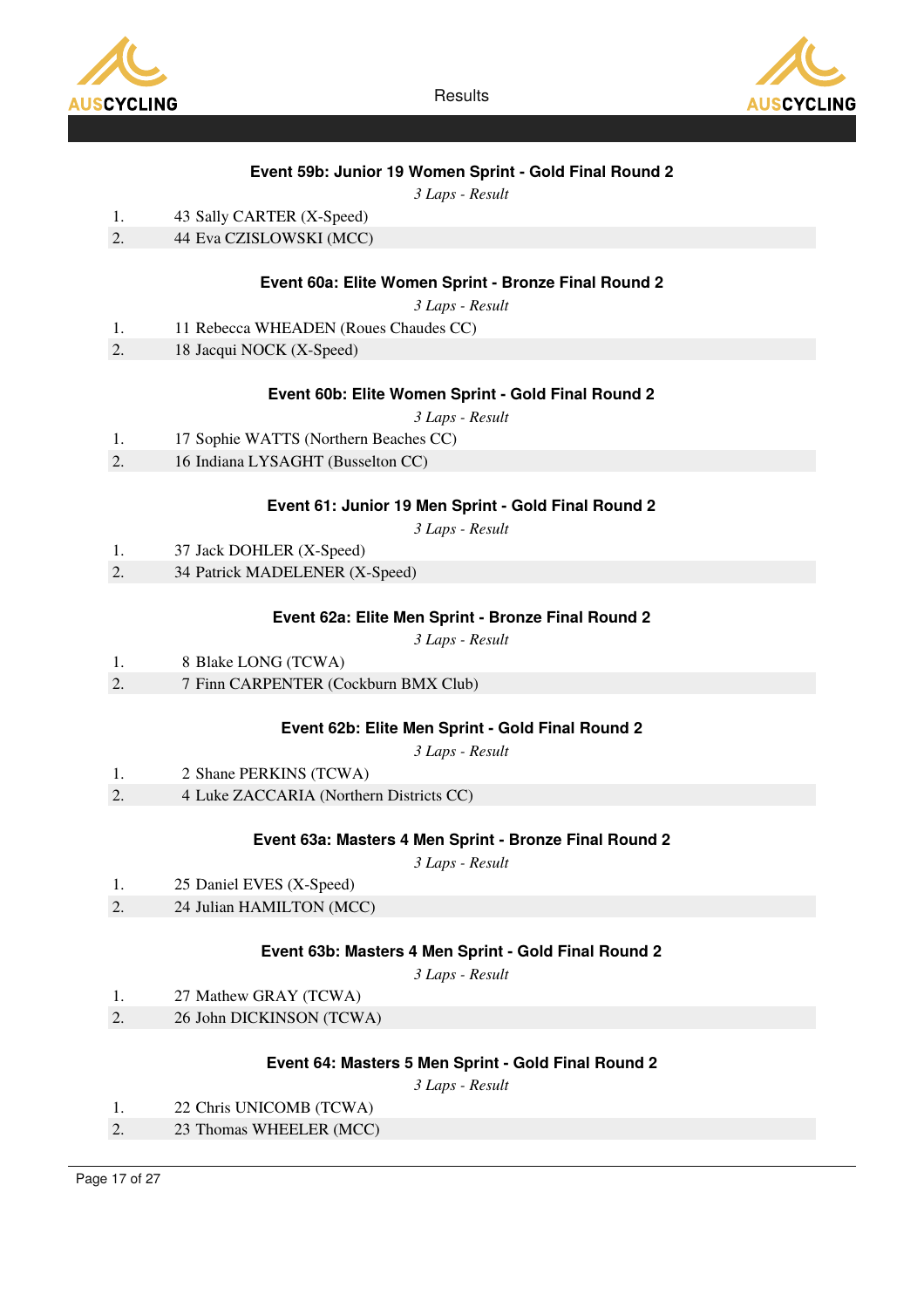



# Event 65a : Junior 15 Women Sprint - Bronze Final Round 3 (i - Start List

3 Laps

### Event 65b : Junior 15 Women Sprint - Gold Final Round 3 (if - Start List

3 Laps

### Event 66a: Junior 15 Men Sprint - Bronze Final Round 3 (i

3 Laps - Result

- 1. 70 James GRAY (MCC)
- 2. 72 Jaiden JOSE (X-Speed)

### Event 66b : Junior 15 Men Sprint - Gold Final Round 3 (if - Start List

3 Laps

Event 67a: Junior 17 Women Sprint - Bronze Final Round 3 (i

3 Laps - Result

1. 64 Chloe DAL PASSO (MCC)

2. 66 Alyssa NAROZNA (MCC)

Event 67b : Junior 17 Women Sprint - Gold Final Round 3 (if - Start List

3 Laps

Event 68a: Junior 17 Men Sprint - Bronze Final Round 3 (i

3 Laps - Result

1. 56 Donovan INCH (MCC) 2. 52 Chris WRIGHT (MCC)

Event 68b : Junior 17 Men Sprint - Gold Final Round 3 (if - Start List

3 Laps

Event 69a : Junior 19 Women Sprint - Bronze Final Round 3 (i - Start List

3 Laps

Event 69b : Junior 19 Women Sprint - Gold Final Round 3 (if - Start List 3 Laps

Event 70a: Elite Women Sprint - Bronze Final Round 3 (i

3 Laps - Result

- 1. 16 Indiana LYSAGHT (Busselton CC)
- 2. 17 Sophie WATTS (Northern Beaches CC)

Event 70b : Elite Women Sprint - Gold Final Round 3 (if - Start List

3 Laps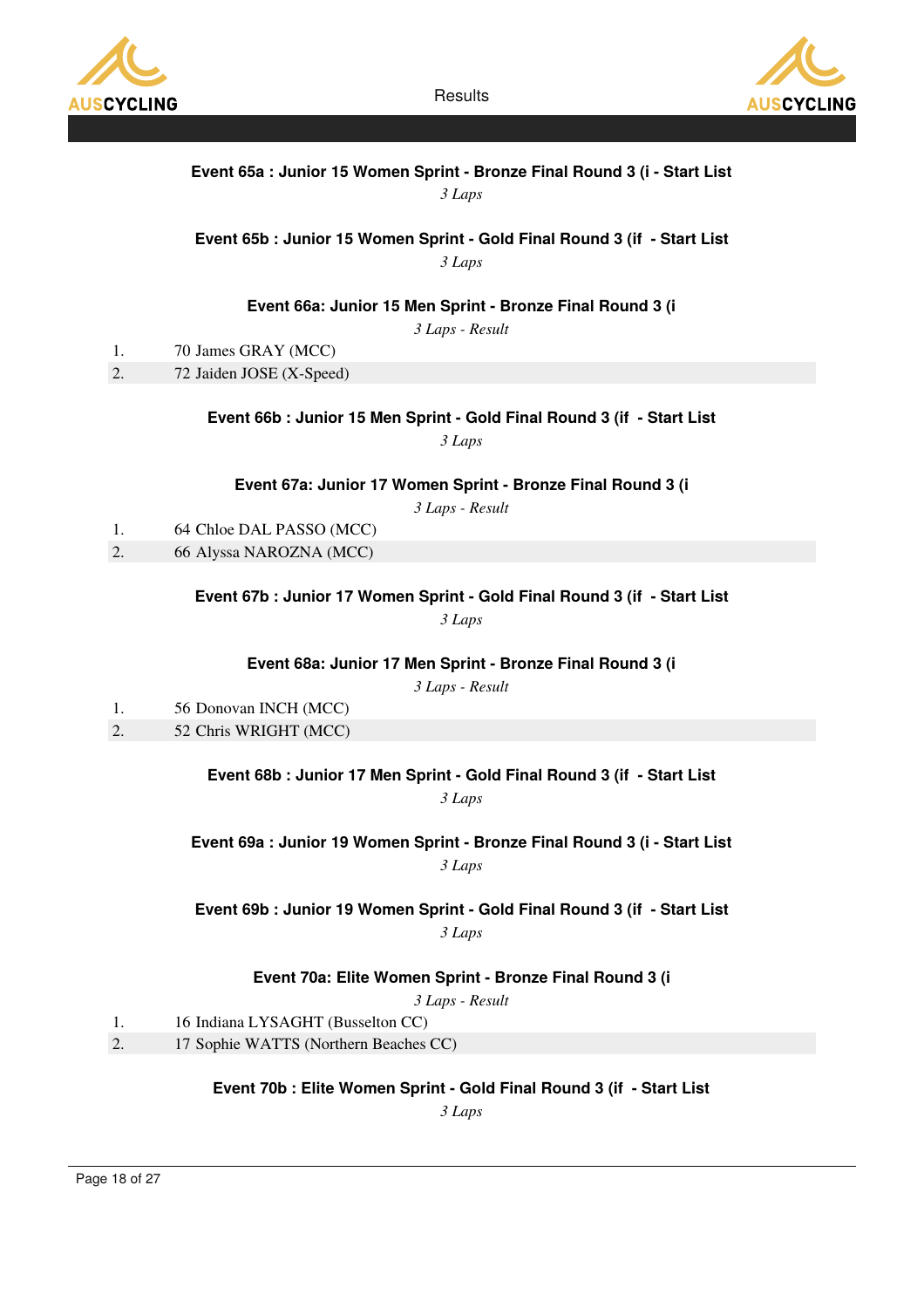



|    |                              | Event 71 : Junior 19 Men Sprint - Gold Final Round 3 (if - Start List<br>3 Laps           |                |
|----|------------------------------|-------------------------------------------------------------------------------------------|----------------|
|    |                              | Event 72a : Elite Men Sprint - Bronze Final Round 3 (i - Start List<br>3 Laps             |                |
|    |                              | Event 72b : Elite Men Sprint - Gold Final Round 3 (if - Start List<br>3 Laps              |                |
|    |                              | Event 73a : Masters 4 Men Sprint - Bronze Final Round 3 (i - Start List<br>3 Laps         |                |
|    |                              | Event 73b : Masters 4 Men Sprint - Gold Final Round 3 (if - Start List<br>3 Laps          |                |
|    |                              | Event 74 : Masters 5 Men Sprint - Gold Final Round 3 (if - Start List                     |                |
|    | 22 Chris UNICOMB (TCWA)      | 3 Laps<br>23 Thomas WHEELER (MCC)                                                         |                |
|    | <b>Total Riders: 2</b>       |                                                                                           |                |
|    |                              | Event 75: Junior 15 Men and Women 7.5km Points Race<br>30 Laps 7.5km - Provisional Result |                |
| 1. | 73 Patryk SZCZYPKOWSKI (MCC) |                                                                                           | 30 Pts         |
| 2. | 69 Toby GOLLAGHER (MCC)      |                                                                                           | 26             |
| 3. | 77 Jasmine MCGOUGH (X-Speed) |                                                                                           | $\overline{4}$ |
| 4. | 70 James GRAY (MCC)          |                                                                                           | $\overline{3}$ |
| 5. | 72 Jaiden JOSE (X-Speed)     |                                                                                           |                |
| 5. | 75 Julia SZCZYPKOWSKA (MCC)  |                                                                                           |                |
| 5. | 78 Alicia REYNOLDS (MCC)     |                                                                                           |                |
| 8. | 68 Jacob SEARLES (MCC)       |                                                                                           | $-15$          |
| 9. | 81 Hamish MCGILLIVRAY (MCC)  |                                                                                           | $-17$          |

10. 71 Nick WILKIN (X-Speed) -18

# Event 76: Junior 17 women 12.5km Points Race

50 Laps 12.5km - Provisional Result

|    | 62 Scarlett SIBBEL (X-Speed) | 23 Pts |
|----|------------------------------|--------|
|    | 64 Chloe DAL PASSO (MCC)     |        |
|    | 67 Karri BUCHANAN (MCC)      |        |
| 4. | 66 Alyssa NAROZNA (MCC)      |        |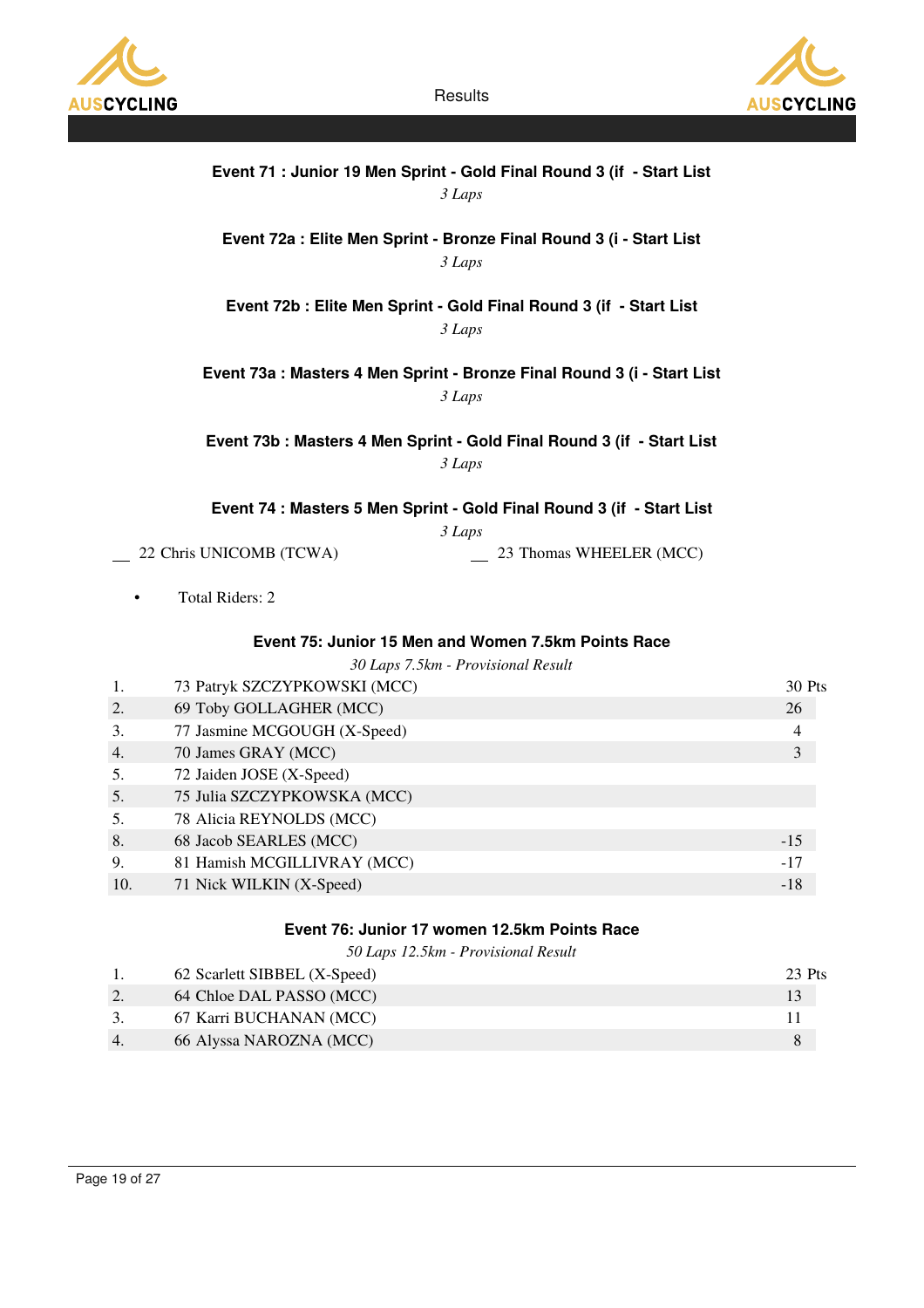



### Event 77: Junior 17 Men 12.5km Points Race

| 1.       | 45 Sam WASHINGTON (X-Speed)                            |                      | 110 Pts              |
|----------|--------------------------------------------------------|----------------------|----------------------|
| 2.       | 52 Chris WRIGHT (MCC)                                  |                      | 85                   |
| 2.       | 51 Jeremy SMITH                                        |                      | 85                   |
| 4.       | 58 Mithrem MASTER (X-Speed)                            |                      | 21                   |
| 5.       | 59 Finbar MULHALL (MCC)                                |                      |                      |
| 5.       | 57 Ryan STUART (X-Speed)                               |                      |                      |
| 5.       | 55 Will HOPKINS (X-Speed)                              |                      |                      |
| 5.       | 53 Alex MCGHIE (MCC)                                   |                      |                      |
| 5.       | 50 Bailey PATON (MCC)                                  |                      |                      |
| 5.       | 49 Joshua SARAGIH (X-Speed)                            |                      |                      |
| 11.      | 56 Donovan INCH (MCC)                                  |                      | $-39$                |
|          | Event 78: Junior 19 and Elite Women 20km Points Race   |                      |                      |
|          | 80 Laps 20km - Provisional Result                      |                      |                      |
| 1.       | 12 Isla CARR (X-Speed)                                 |                      | 29 Pts               |
| 2.       | 43 Sally CARTER (X-Speed)                              |                      | 27                   |
| 3.       | 44 Eva CZISLOWSKI (MCC)                                |                      | 8                    |
| 4.       | 14 Savannah COUPLAND (TCWA)                            |                      | $\overline{7}$       |
| 5.       | 13 Jaymee PARK (X-Speed)                               |                      |                      |
| 6.       | 38 Zara WILLIAMSON (MCC)                               |                      | $-14$                |
|          |                                                        |                      |                      |
|          | Event 79: Junior 19/Elite/Masters Men 25km Points Race |                      |                      |
|          |                                                        |                      |                      |
|          | 100 Laps 25km - Provisional Result                     |                      |                      |
| 1.       | 1 Steve HALL (PDCC)                                    |                      | 33 Pts               |
| 2.       | 5 Jack LIGHTFOOT (X-Speed)                             |                      | 25                   |
| 3.       | 3 Johnny CARTER (X-Speed)                              |                      | 20                   |
| 4.       | 10 Kye BONSER (TCWA)                                   |                      | 10                   |
| 5.       | 30 Brett SCHNITZERLING (PDCC)                          |                      | 1                    |
| 6.       | 37 Jack DOHLER (X-Speed)                               |                      |                      |
| 6.       | 34 Patrick MADELENER (X-Speed)                         |                      |                      |
| 6.       | 32 Mikey HOSKEN (TCWA)                                 |                      |                      |
| 6.       | 23 Thomas WHEELER (MCC)                                |                      |                      |
| 6.       | 24 Julian HAMILTON (MCC)                               |                      |                      |
| 11.      | 9 Thomas CRIGAN (TCWA)                                 |                      | $-10$                |
|          |                                                        |                      |                      |
|          | Event 80: Junior 15 Women 2000m IP - Qualifying        |                      |                      |
| 1.       | 8 Laps 2000m - Result                                  |                      |                      |
|          | 77 Jasmine MCGOUGH (X-Speed)                           | 2:49.854             |                      |
| 2.<br>3. | 74 Portia VOGEL (X-Speed)                              | 3:05.165             | $+15.31$             |
| 4.       | 78 Alicia REYNOLDS (MCC)<br>76 Maddie PITT (X-Speed)   | 3:09.867<br>3:17.570 | $+20.01$<br>$+27.71$ |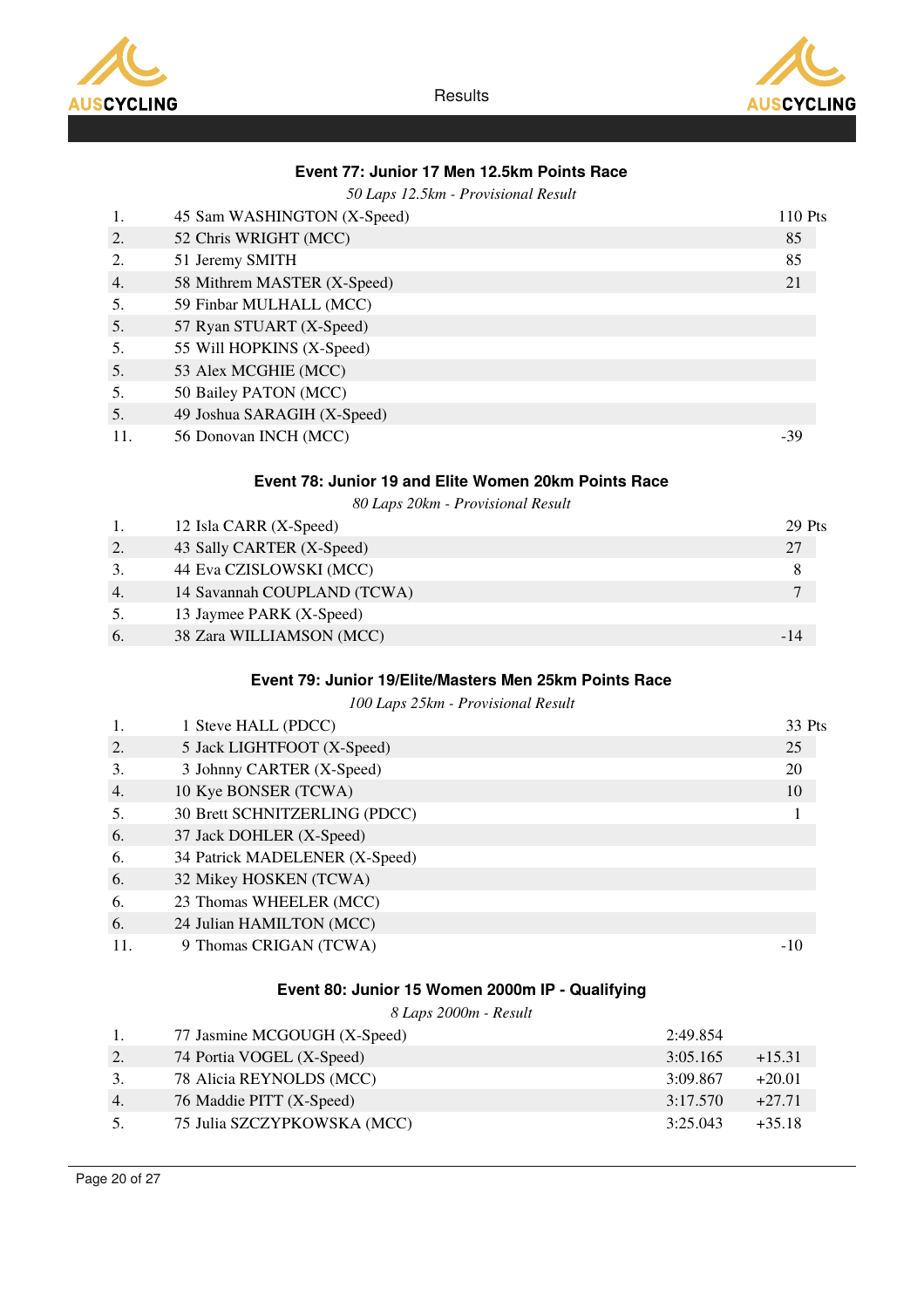



# Event 81: Junior 15 Men 2000m IP - Qualifying

|  |  |  | 8 Laps 2000m - Result |  |  |
|--|--|--|-----------------------|--|--|
|--|--|--|-----------------------|--|--|

| 1. | 73 Patryk SZCZYPKOWSKI (MCC) | 2:40.738 |          |
|----|------------------------------|----------|----------|
| 2. | 69 Toby GOLLAGHER (MCC)      | 2:50.404 | $+9.66$  |
| 3. | 70 James GRAY (MCC)          | 2:59.042 | $+18.30$ |
| 4. | 72 Jaiden JOSE (X-Speed)     | 3:01.187 | $+20.44$ |
| 5. | 71 Nick WILKIN (X-Speed)     | 3:09.362 | $+28.62$ |
| 6. | 68 Jacob SEARLES (MCC)       | 3:30.035 | $+49.29$ |
| 7. | 81 Hamish MCGILLIVRAY (MCC)  | 3:31.702 | $+50.96$ |

#### Event 82: Junior 17 Women 2000m IP - Qualifying

8 Laps 2000m - Result

|    | 62 Scarlett SIBBEL (X-Speed) | 2:44.387 |          |
|----|------------------------------|----------|----------|
|    | 66 Alyssa NAROZNA (MCC)      | 2:49.780 | $+5.39$  |
|    | 64 Chloe DAL PASSO (MCC)     | 2:50.134 | $+5.74$  |
| 4. | 67 Karri BUCHANAN (MCC)      | 3:05.583 | $+21.19$ |

### Event 83: Junior 17 Men 2000m IP - Qualifying

8 Laps 2000m - Result

| 1.  | 45 Sam WASHINGTON (X-Speed) | 2:23.150 |          |
|-----|-----------------------------|----------|----------|
| 2.  | 48 Koen HARPER (X-Speed)    | 2:32.205 | $+9.05$  |
| 3.  | 52 Chris WRIGHT (MCC)       | 2:35.638 | $+12.48$ |
| 4.  | 56 Donovan INCH (MCC)       | 2:41.302 | $+18.15$ |
| 5.  | 47 Ryan DEATH (MCC)         | 2:41.950 | $+18.80$ |
| 6.  | 60 Ty MALCOLM-SMITH (MCC)   | 2:47.130 | $+23.98$ |
| 7.  | 61 Jack WRIGHT (MCC)        | 2:47.480 | $+24.33$ |
| 8.  | 59 Finbar MULHALL (MCC)     | 2:47.895 | $+24.74$ |
| 9.  | 58 Mithrem MASTER (X-Speed) | 2:50.586 | $+27.43$ |
| 10. | 53 Alex MCGHIE (MCC)        | 2:55.819 | $+32.66$ |
| 11. | 54 Austin LLOYD (MCC)       | 2:59.068 | $+35.91$ |
| 12. | 57 Ryan STUART (X-Speed)    | 3:00.234 | $+37.08$ |
| 13. | 49 Joshua SARAGIH (X-Speed) | 3:00.576 | $+37.42$ |
| 14. | 50 Bailey PATON (MCC)       | 3:00.710 | $+37.56$ |
| 15. | 55 Will HOPKINS (X-Speed)   | 3:11.155 | $+48.00$ |

# Event 84: Junior 19 Women 2000m IP - Qualifying

8 Laps 2000m - Result

|    | 43 Sally CARTER (X-Speed) | 2:36.449 |          |
|----|---------------------------|----------|----------|
|    | 44 Eva CZISLOWSKI (MCC)   | 2:41.640 | $+519$   |
| 3. | 40 Holly BUCHANAN (MCC)   | 3:11.517 | $+35.06$ |

# Event 85 : Junior 19 Men 3000m IP - Not required - Start List

12 Laps 3000m

Front Straight Back Straight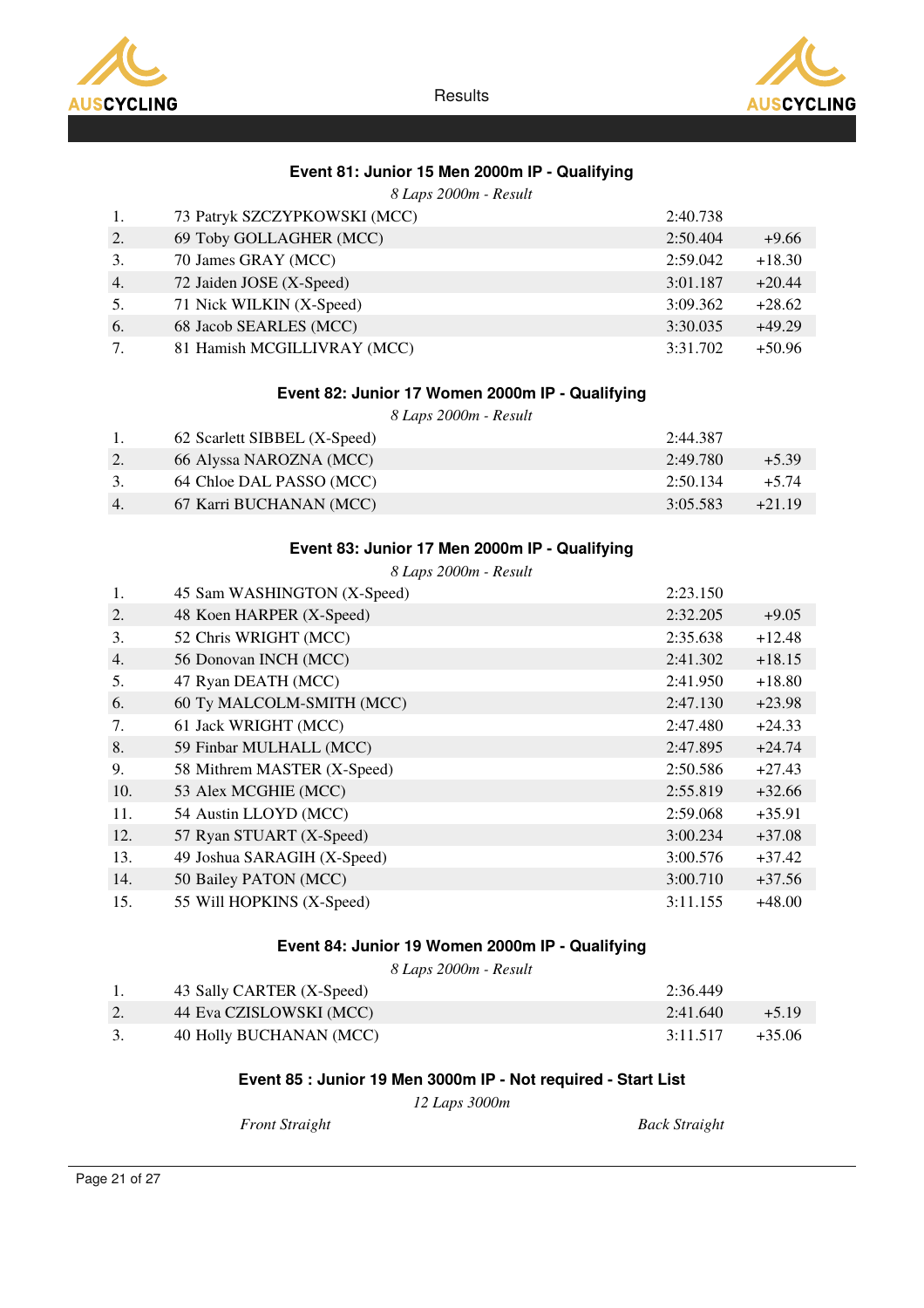



# Event 86: Elite Men 4000m IP - Qualifying

16 Laps 4000m - Result

| -1. | 3 Johnny CARTER (X-Speed)  | 4:25.346 |          |
|-----|----------------------------|----------|----------|
|     | 5 Jack LIGHTFOOT (X-Speed) | 4:34.240 | +8.89    |
| 3.  | 9 Thomas CRIGAN (TCWA)     | 5:11.651 | $+46.30$ |
|     |                            |          |          |

# Event 87: Masters 1-4 Men 3000m IP

12 Laps 3000m - Result

| 29 Brodie CULLEN (X-Speed)    | 3:20.185 |          |
|-------------------------------|----------|----------|
| 32 Mikey HOSKEN (TCWA)        | 3:34.831 | $+14.64$ |
| 30 Brett SCHNITZERLING (PDCC) | 3:41.34  | $+21.15$ |

### Event 88: Masters 5-9 Men 2000m IP

8 Laps 2000m - Result

|    | 23 Thomas WHEELER (MCC) | 2:39.953 |          |
|----|-------------------------|----------|----------|
|    | 22 Chris UNICOMB (TCWA) | 2:43.801 | $+3.84$  |
| 3. | 19 Jon NELSON (TCWA)    | 2:53.225 | $+13.27$ |

### Event 89a: Junior 11 Men and Women 1000m IP - Finals

4 Laps 1000m - Result

| 1. | 94 Constantine GIBSON (TCWA)   | 1:40.895 |          |
|----|--------------------------------|----------|----------|
| 2. | 92 Fraser STAFFORD (MCC)       | 1:43.944 | $+3.04$  |
| 3. | 95 Declan DYER (MCC)           | 1:46.470 | $+5.57$  |
| 4. | 96 Arkash UPPALAPATI (X-Speed) | 1:52.34  | $+11.44$ |
| 5. | 93 Lachlan STAFFORD (MCC)      | 1:54.571 | $+13.67$ |
| 6. | 91 Jasper HICKS (MCC)          | 1:58.229 | $+17.33$ |

#### Event 89b: Junior 11 Women Classification 1000m IP - Finals

4 Laps 1000m - Result

| 90 Kaitlyn DEATH (MCC)                     | 1:49.307 |
|--------------------------------------------|----------|
| Event 90a: Junior 13 Men 1000m IP - Finals |          |

4 Laps 1000m - STANDINGS

| 1. | 89 Campbell MCDOWELL (MCC)     | 1:24.375 |          |
|----|--------------------------------|----------|----------|
| 2. | 82 Casey BERTHELSEN (MCC)      | 1:33.638 | $+9.26$  |
| 3. | 86 Charlie MCGOUGH (X-Speed)   | 1:35.648 | $+11.27$ |
| 4. | 84 Stirling BUCHANAN (MCC)     | 1:36.107 | $+11.73$ |
| 5. | 85 Caleb VAN DER VEEN (MCC)    | 1:37.087 | $+12.71$ |
| 6. | 87 Hunter MURPHY (X-Speed)     | 1:39.841 | $+15.46$ |
| 7. | 88 Mckenzie MEREDITH (X-Speed) | 1:46.834 | $+22.45$ |
| 8. | 83 Charlie HICKS (MCC)         | 1:55.328 | $+30.95$ |
|    | 80 Charlotte KORSHID (X-Speed) |          |          |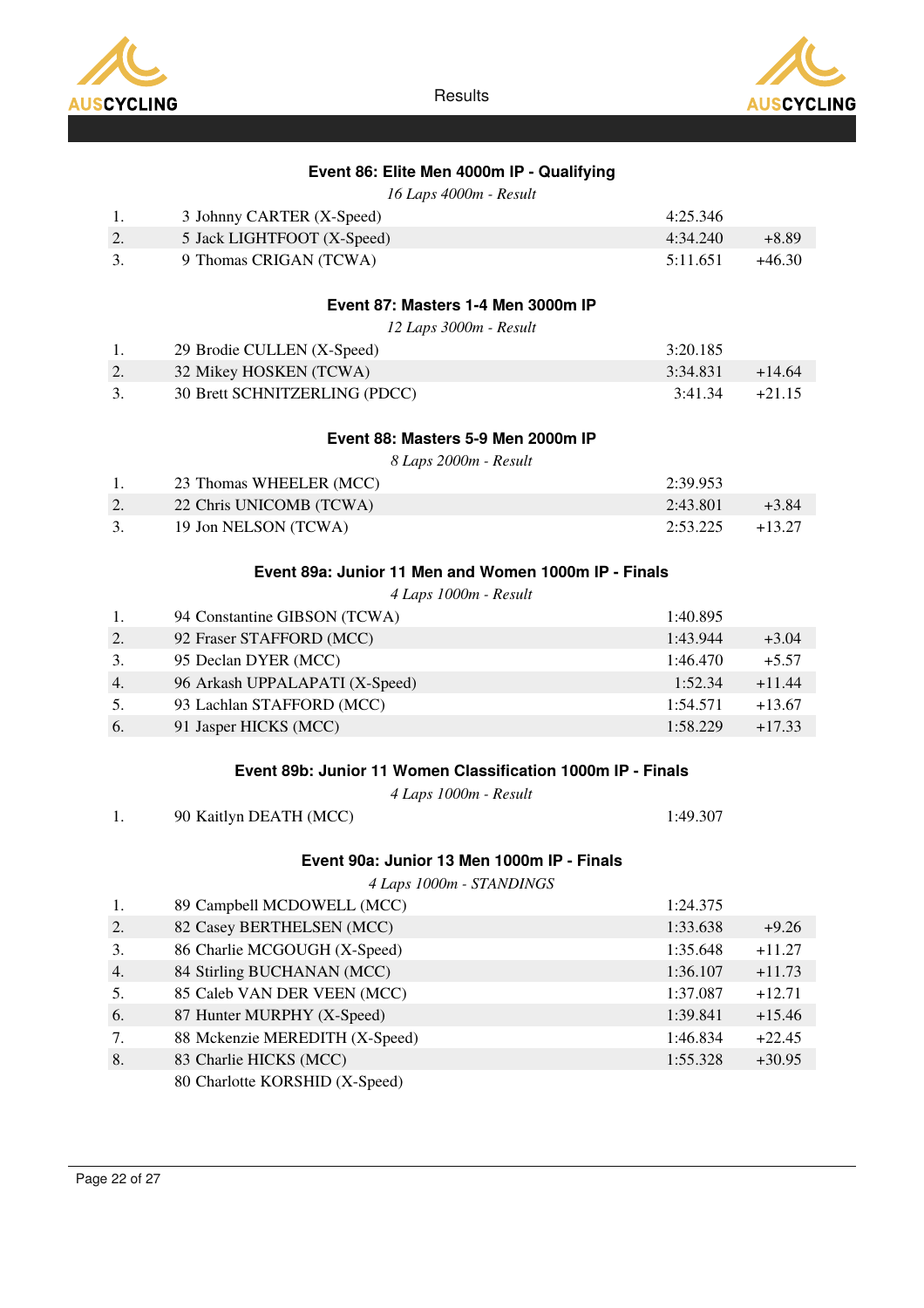

AUSCYCLING

**Results** 

|          |                                                 | Event 90b: Junior 13 Women 1000m IP - Finals                |          |
|----------|-------------------------------------------------|-------------------------------------------------------------|----------|
|          |                                                 | 4 Laps 1000m - Result                                       |          |
| 1.       | 80 Charlotte KORSHID (X-Speed)                  | 1:36.56                                                     |          |
| 2.       | 79 Olivia JANJETIC (X-Speed)                    | 1:44.30                                                     | $+7.74$  |
|          |                                                 |                                                             |          |
|          |                                                 | Event 91a: Junior 15 Women - Bronze Medal 2000m IP - Finals |          |
|          |                                                 | 8 Laps 2000m - Result                                       |          |
| 1.       | 78 Alicia REYNOLDS (MCC)                        | 3:09.603                                                    |          |
| 2.       | 76 Maddie PITT (X-Speed)                        | 3:12.866                                                    | $+3.26$  |
|          |                                                 |                                                             |          |
|          |                                                 | Event 91b: Junior 15 Women - Gold Medal 2000m IP - Finals   |          |
|          |                                                 | 8 Laps 2000m - STANDINGS                                    |          |
| 1.       | 77 Jasmine MCGOUGH (X-Speed)                    | 2:48.213                                                    |          |
|          | 74 Portia VOGEL (X-Speed)                       |                                                             |          |
|          |                                                 | Event 92a: Junior 15 Men - Bronze Medal 2000m IP - Finals   |          |
|          |                                                 |                                                             |          |
|          |                                                 | 8 Laps 2000m - Result<br>2:46.542                           |          |
| 1.<br>2. | 72 Jaiden JOSE (X-Speed)<br>70 James GRAY (MCC) | 2:49.042                                                    | $+2.50$  |
|          |                                                 |                                                             |          |
|          |                                                 | Event 92b: Junior 15 Men - Gold Medal 2000m IP - Finals     |          |
|          |                                                 | 8 Laps 2000m - STANDINGS                                    |          |
| 1.       | 73 Patryk SZCZYPKOWSKI (MCC)                    | 2:39.835                                                    |          |
|          | 69 Toby GOLLAGHER (MCC)                         |                                                             |          |
|          |                                                 |                                                             |          |
|          |                                                 | Event 93a: Junior 17 Women 2000m IP - Bronze Medal          |          |
|          |                                                 | 8 Laps 2000m - Result                                       |          |
| 1.       | 64 Chloe DAL PASSO (MCC)                        | 2:53.178                                                    |          |
| 2.       | 67 Karri BUCHANAN (MCC)                         | 3:04.978                                                    | $+11.80$ |
|          |                                                 |                                                             |          |
|          |                                                 | Event 93b: Junior 17 Women 2000m IP - Gold Medal            |          |
|          |                                                 | 8 Laps 2000m - Result                                       |          |
| 1.       | 62 Scarlett SIBBEL (X-Speed)                    | 2:44.365                                                    |          |
| 2.       | 66 Alyssa NAROZNA (MCC)                         | 2:55.008                                                    | $+10.64$ |
|          |                                                 |                                                             |          |
|          |                                                 | Event 94a: Junior 17 Men 2000m IP - Bronze Medal            |          |
|          |                                                 | 8 Laps 2000m - Result                                       |          |
| 1.       | 52 Chris WRIGHT (MCC)                           | 2:34.265                                                    |          |

2. 56 Donovan INCH (MCC) 2:41.653 +7.38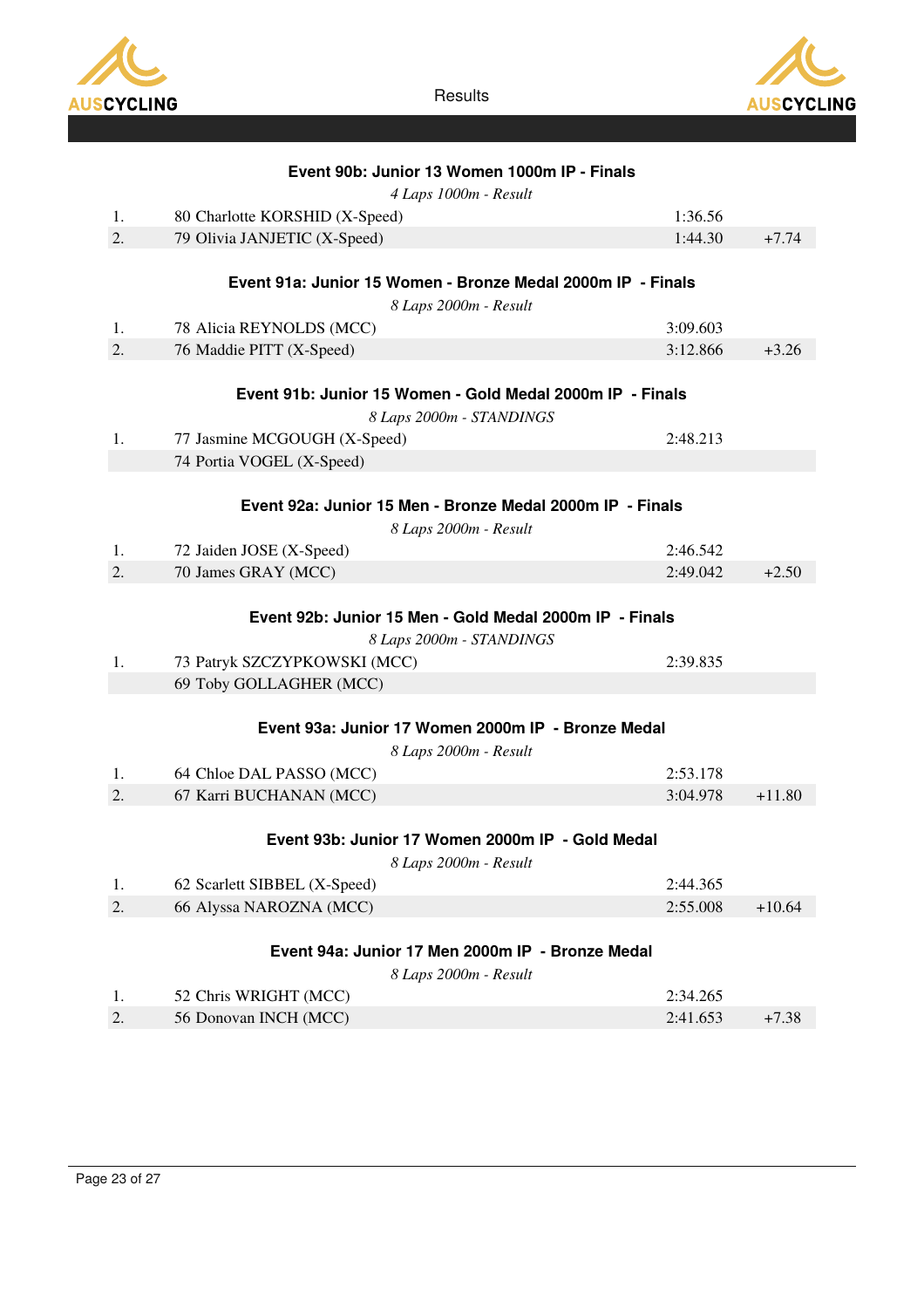



|        | Event 94b : Junior 17 Men 2000m IP - Gold Medal - Start List            |                      |          |
|--------|-------------------------------------------------------------------------|----------------------|----------|
|        | 8 Laps 2000m                                                            |                      |          |
|        | <b>Front Straight</b>                                                   | <b>Back Straight</b> |          |
| Heat 1 |                                                                         |                      |          |
|        | 45 Sam WASHINGTON (X-Speed)<br>48 Koen HARPER (X-Speed)<br>$\mathcal V$ |                      |          |
|        | Event 95: Junior 19 Women 2000m IP - Gold Medal                         |                      |          |
|        |                                                                         |                      |          |
| 1.     | 8 Laps 2000m - Result<br>43 Sally CARTER (X-Speed)                      | 2:33.137             |          |
| 2.     | 44 Eva CZISLOWSKI (MCC)                                                 | 2:40.643             | $+7.50$  |
|        |                                                                         |                      |          |
|        | Event 96: Junior 19 Men 3000m IP - Gold Medal                           |                      |          |
|        | 12 Laps 3000m - STANDINGS                                               |                      |          |
| 1.     | 37 Jack DOHLER (X-Speed)                                                | 3:34.677             |          |
|        | 34 Patrick MADELENER (X-Speed)                                          |                      |          |
|        |                                                                         |                      |          |
|        | Event 97: Elite Women 3000m IP - Gold Medal                             |                      |          |
|        | 12 Laps 3000m - Result                                                  |                      |          |
| 1.     | 12 Isla CARR (X-Speed)                                                  | 3:44.08              |          |
| 2.     | 14 Savannah COUPLAND (TCWA)                                             | 4:00.126             | $+16.04$ |
|        |                                                                         |                      |          |
|        | Event 98: Elite Men 4000m IP - Gold Medal                               |                      |          |
|        | 16 Laps 4000m - Result                                                  |                      |          |
| 1.     | 3 Johnny CARTER (X-Speed)                                               | 4:26.842             |          |
| 2.     | 5 Jack LIGHTFOOT (X-Speed)                                              | 4:31.430             | $+4.58$  |
|        |                                                                         |                      |          |
|        | Event 99a: Junior 17 Men - Heat 1 Keirin - Heat 1                       |                      |          |
|        | 6 Laps - Result                                                         |                      |          |
| 1.     | 52 Chris WRIGHT (MCC)                                                   |                      |          |
| 2.     | 47 Ryan DEATH (MCC)                                                     |                      |          |
| 3.     | 58 Mithrem MASTER (X-Speed)                                             |                      |          |
| 4.     | 50 Bailey PATON (MCC)                                                   |                      |          |
| 5.     | 54 Austin LLOYD (MCC)                                                   |                      |          |
|        |                                                                         |                      |          |
|        | Event 99b: Junior 17 Men - Heat 2 Keirin - Heat 2                       |                      |          |
|        | 6 Laps - Result                                                         |                      |          |
| 1.     | 45 Sam WASHINGTON (X-Speed)                                             |                      |          |
| 2.     | 51 Jeremy SMITH                                                         |                      |          |
| 3.     | 49 Joshua SARAGIH (X-Speed)                                             |                      |          |
| 4.     | 61 Jack WRIGHT (MCC)                                                    |                      |          |
| 5.     | 57 Ryan STUART (X-Speed)                                                |                      |          |
| 6.     | 59 Finbar MULHALL (MCC)                                                 |                      |          |
|        |                                                                         |                      |          |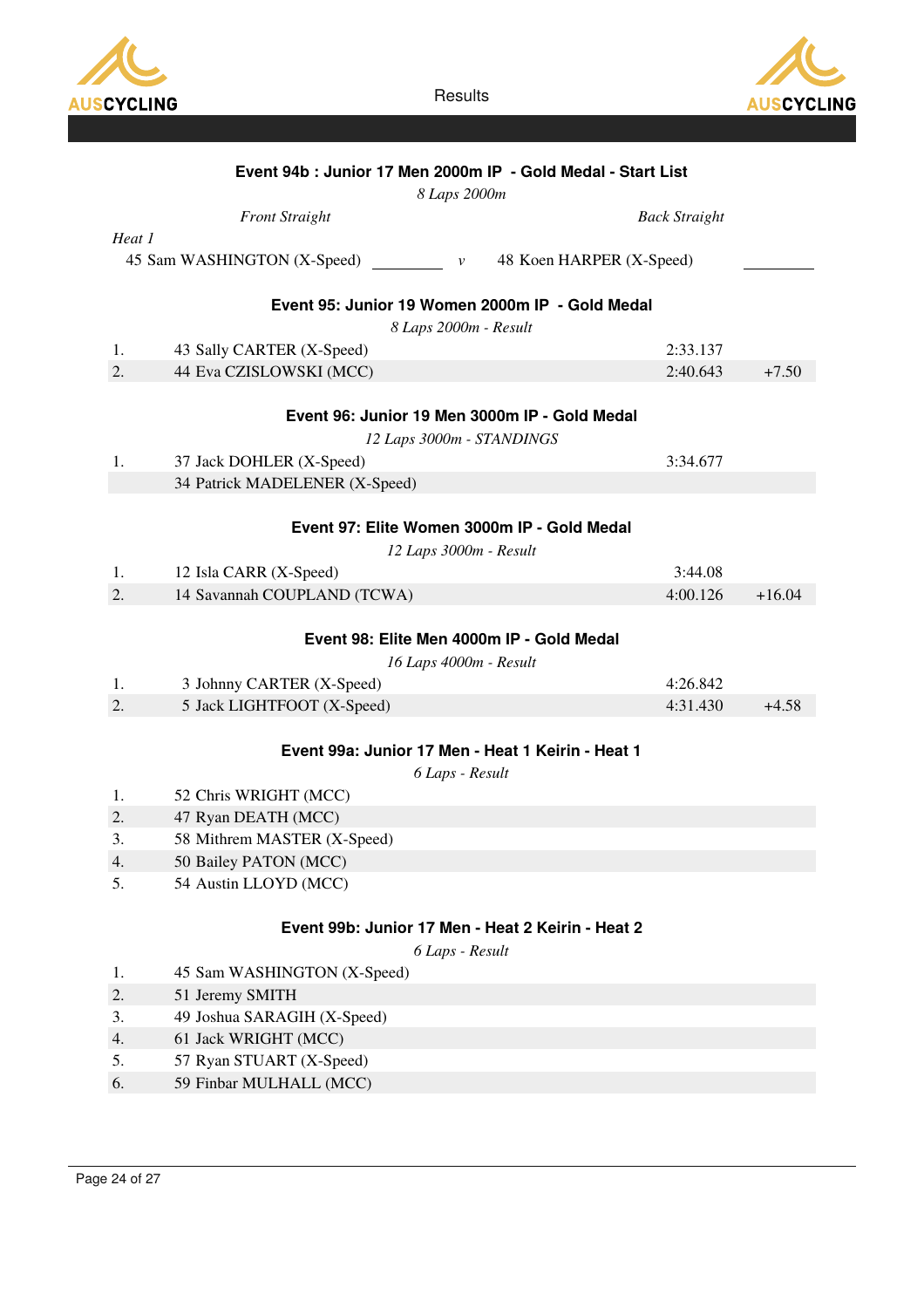



# Event 99c: Junior 17 Men - Heat 3 Keirin - Heat 3

6 Laps - Result

- 1. 48 Koen HARPER (X-Speed)
- 2. 56 Donovan INCH (MCC)
- 3. 53 Alex MCGHIE (MCC)
- 4. 60 Ty MALCOLM-SMITH (MCC)
- 5. 55 Will HOPKINS (X-Speed)

#### Event 100: Junior 11 Women / Junior 13 Wome Keirin - Final

|  |  |  | 4 Laps - Result |  |
|--|--|--|-----------------|--|
|--|--|--|-----------------|--|

|    | 80 Charlotte KORSHID (X-Speed) | JW13 |
|----|--------------------------------|------|
|    | 79 Olivia JANJETIC (X-Speed)   | JW13 |
| 3. | 90 Kaitlyn DEATH (MCC)         | JW11 |

#### Event 101: Junior 11 Men Keirin - Final

4 Laps - Result

- 1. 94 Constantine GIBSON (TCWA)
- 2. 95 Declan DYER (MCC)
- 3. 96 Arkash UPPALAPATI (X-Speed)
- 4. 92 Fraser STAFFORD (MCC)
- 5. 93 Lachlan STAFFORD (MCC)

### Event 102: Junior 13 Men Keirin - Final

4 Laps - Result

- 1. 89 Campbell MCDOWELL (MCC)
- 2. 82 Casey BERTHELSEN (MCC)
- 3. 86 Charlie MCGOUGH (X-Speed)
- 4. 84 Stirling BUCHANAN (MCC)
- 5. 85 Caleb VAN DER VEEN (MCC)
- 6. 87 Hunter MURPHY (X-Speed)

### Event 103: Junior 15 Women Keirin - Final

6 Laps - Result

- 1. 77 Jasmine MCGOUGH (X-Speed)
- 2. 78 Alicia REYNOLDS (MCC)
- 3. 74 Portia VOGEL (X-Speed)
- 4. 75 Julia SZCZYPKOWSKA (MCC)
- 5. 76 Maddie PITT (X-Speed)

### Event 104: Junior 15 Men Keirin - Final

- 1. 73 Patryk SZCZYPKOWSKI (MCC)
- 2. 69 Toby GOLLAGHER (MCC)
- 3. 72 Jaiden JOSE (X-Speed)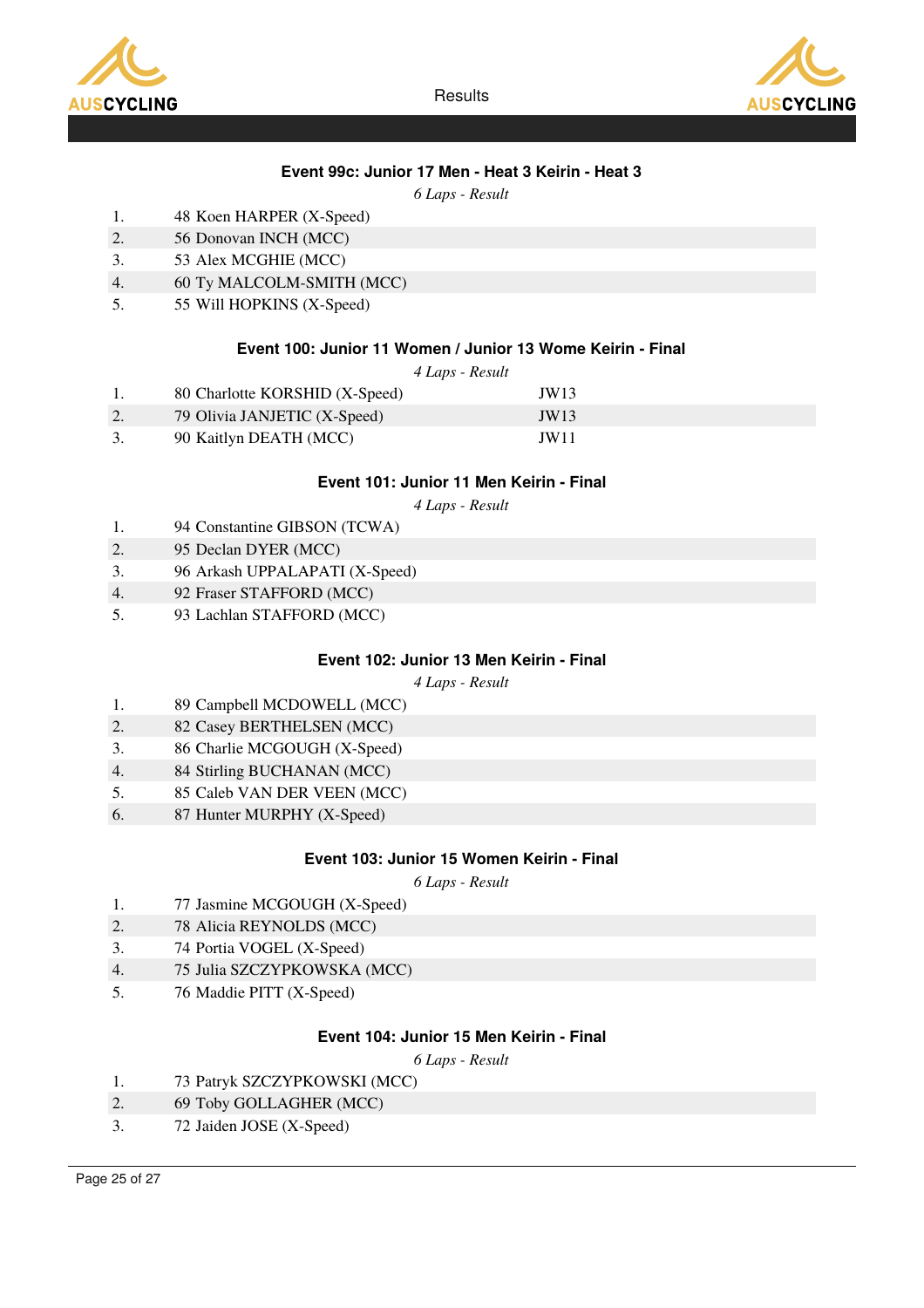





# Event 104: Junior 15 Men Keirin - Final (continued)

6 Laps - Result

- 4. 70 James GRAY (MCC)
- 5. 71 Nick WILKIN (X-Speed)
- 6. 68 Jacob SEARLES (MCC)
- 7. 81 Hamish MCGILLIVRAY (MCC)

### Event 105: Junior 17 Women Keirin - Final

6 Laps - Result

- 1. 62 Scarlett SIBBEL (X-Speed)
- 2. 65 Tahlia MURPHY (X-Speed)
- 3. 66 Alyssa NAROZNA (MCC)
- 4. 63 Olivia VOGEL (X-Speed)
- 5. 67 Karri BUCHANAN (MCC)
- 6. 64 Chloe DAL PASSO (MCC)

#### Event 106: Junior 17 Men Keirin - Final

6 Laps - Result

- 1. 45 Sam WASHINGTON (X-Speed)
- 2. 52 Chris WRIGHT (MCC)
- 3. 47 Ryan DEATH (MCC)
- 4. 51 Jeremy SMITH
- 5. 48 Koen HARPER (X-Speed)
- 6. 56 Donovan INCH (MCC)

### Event 107: Junior 19 Women Keirin - Final

6 Laps - Result

- 1. 43 Sally CARTER (X-Speed)
- 2. 44 Eva CZISLOWSKI (MCC)
- 3. 39 Sasha EVES (X-Speed)
- 4. 42 Bella WALTER (MCC)
- 5. 41 Kiara DEXTER (TCWA)
- 6. 40 Holly BUCHANAN (MCC)

### Event 108: Junior 19 Men Keirin - Final

6 Laps - Result

- 1. 37 Jack DOHLER (X-Speed)
- 2. 34 Patrick MADELENER (X-Speed)
- 3. 35 Alex WRIGHT (MCC)

### Event 109 : Masters 2 and 3 Men Keirin - Final - Start List

#### 6 Laps

- 29 Brodie CULLEN (X-Speed) MM3  $-$  31 Clint THOMPSON (TCWA) MM2
- 30 Brett SCHNITZERLING (PDCC) MM3